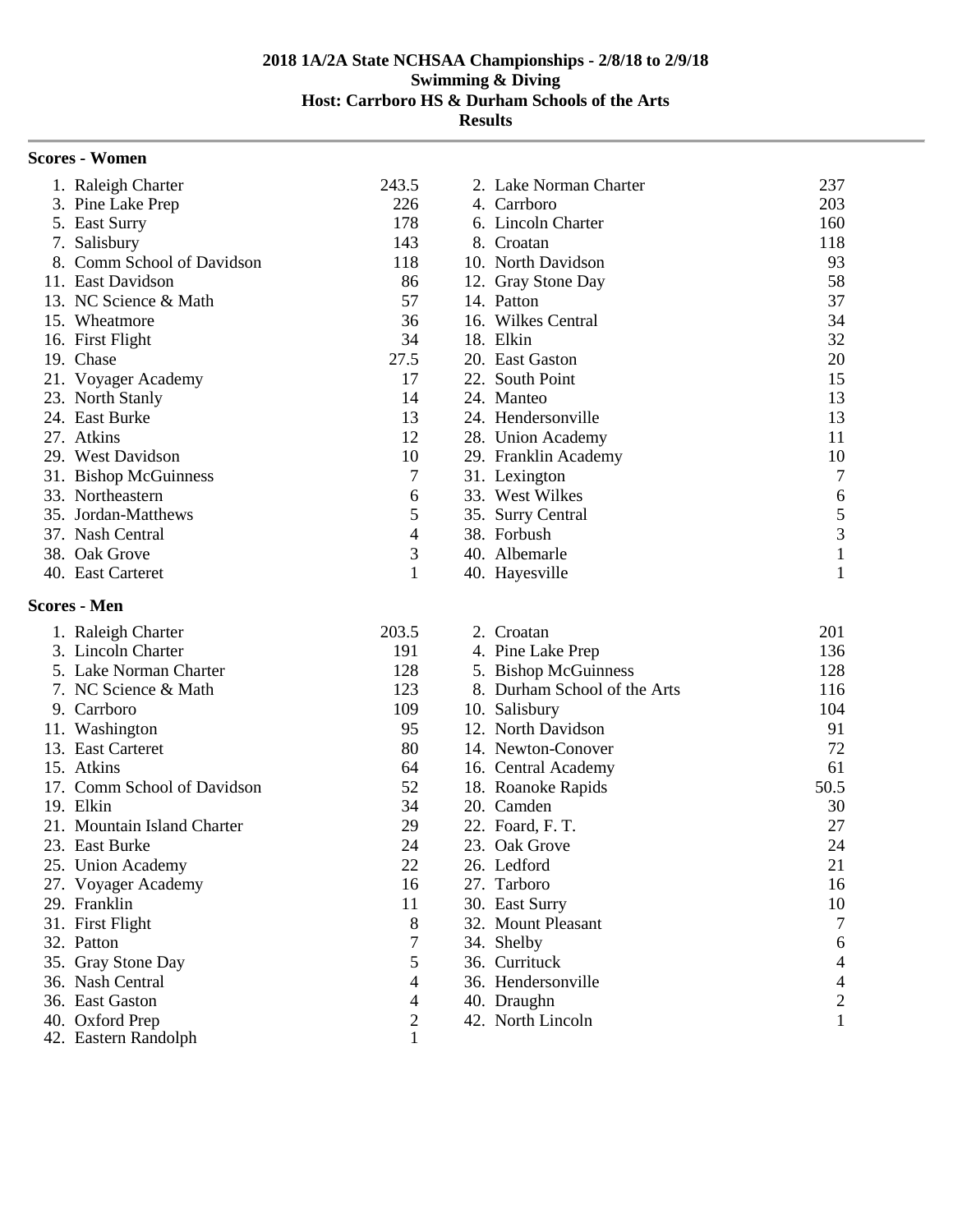|       | <b>Event 1 Women 200 Yard Medley Relay</b>                                            |                                        |                                     |                                 |               |
|-------|---------------------------------------------------------------------------------------|----------------------------------------|-------------------------------------|---------------------------------|---------------|
|       | $1:43.21$ S<br><b>State Record:</b><br>2016<br>1:46.30#<br>2006<br><b>A/AA State:</b> | Hough, W.A.<br><b>Cardinal Gibbons</b> |                                     |                                 |               |
|       | 1:44.91 AA-A                                                                          | 1:46.69 AA-C                           |                                     |                                 |               |
|       | <b>Team</b>                                                                           | <b>Relay</b>                           | <b>Prelim Time</b>                  | <b>Finals Time</b>              | <b>Points</b> |
|       | <b>Championship Final</b>                                                             |                                        |                                     |                                 |               |
|       | 1 Lake Norman Charter                                                                 |                                        | 1:50.00                             | 1:49.44                         | 40            |
|       | 1) Hopper, Ariel JR                                                                   | 2) Ayscue, Riggan JR                   | 3) Luther, Mattie SO                | 4) Rubel, Anna SO               |               |
|       | 2 Carrboro                                                                            |                                        | 1:52.15                             | 1:51.16                         | 34            |
|       | 1) Baca, Paloma JR                                                                    | 2) Costley, Audrey JR                  | 3) Weigle, Olivia JR                | 4) Merry, Anneliese JR          |               |
|       | 3 Raleigh Charter                                                                     |                                        | 1:53.16                             | 1:51.49                         | 32            |
|       | 1) Peck, Emma SR                                                                      | 2) Parsons, Sydney SR                  | 3) Curtis, Heidi JR                 | 4) Schauss, Kate SR             |               |
|       | 4 Lincoln Charter                                                                     |                                        | 1:53.85                             | 1:52.78                         | 30            |
|       | 1) Harris, Chloe SO                                                                   | 2) Manion, Lauren FR                   | 3) Carey, Madeline FR               | 4) Lappin, Julianna JR          |               |
|       | Comm School of Davidson                                                               |                                        | 1:54.08                             | 1:53.20                         | 28            |
|       | 1) Tolone, Katie SO                                                                   | 2) Nelson, Emme SO                     | 3) Gosnell, Emily SR                | 4) Glover, Hannah JR<br>1:54.40 | 26            |
|       | 6 Salisbury<br>1) Knorr, Emily FR                                                     | 2) Knorr, Katie FR                     | 1:56.65<br>3) Morrison, Kathryn SR  | 4) Kaufmann, Mary SR            |               |
|       | 7 East Surry                                                                          |                                        | 1:57.64                             | 1:57.07                         | 24            |
|       | 1) Beck, Sydney JR                                                                    | 2) Pruitt, Gracie SO                   | 3) Nunn, Mikki SR                   | 4) Hicks, Julie SO              |               |
|       | 8 Croatan                                                                             |                                        | 1:57.94                             | 2:01.59                         | 22            |
|       | 1) Niebel, Andrea JR                                                                  | 2) Domitrovits, Lydia JR               | 3) Reeve, Lyndsey JR                | 4) Agra, Abbey JR               |               |
|       | <b>Consolation Final</b>                                                              |                                        |                                     |                                 |               |
| 9     | <b>East Davidson</b>                                                                  |                                        | 1:59.06                             | 1:59.44                         | 18            |
|       | 1) Whitman, Maggie SR                                                                 | 2) Burton, Piper SO                    | 3) Whitman, Ella FR                 | 4) Lane, Anne                   |               |
|       | 10 Gray Stone Day                                                                     |                                        | 1:59.45                             | 1:59.86                         | 14            |
|       | 1) Cody, Caroline SR                                                                  | 2) Carperter, Katherine SO             | 3) Miller, Breanna SR               | 4) Milem, Emma SR               |               |
|       | 11 Pine Lake Prep                                                                     |                                        | 2:01.48                             | 2:00.02                         | 12            |
|       | 1) Saxton, Abbey JR                                                                   | 2) Rasbornik, Kensley SR               | 3) Miles, Lydia SO                  | 4) Sullivan, Regan FR           |               |
|       | 12 Wheatmore                                                                          |                                        | 2:02.29                             | 2:01.98                         | 10            |
|       | 1) Fritz, Katie FR                                                                    | 2) Godwin, Emma JR                     | 3) Fritz, Kyndall SO                | 4) Lambeth, Erin SO             |               |
|       | 13 Patton                                                                             |                                        | 2:01.12                             | 2:02.18                         | 8             |
|       | 1) McClure, Kadira FR                                                                 | 2) Sacchetti, Emma FR                  | 3) Lucas, Caroline FR               | 4) Lucas, Grace SO              |               |
|       | 14 North Davidson                                                                     |                                        | 2:02.03                             | 2:05.36                         | 6             |
| $---$ | 1) Cooke, Eden JR<br>Durham School of the Arts                                        | 2) Langley, Savannah JR                | 3) Leatherman, Gracie SR<br>2:01.55 | 4) Miller, Parker SR<br>DQ      |               |
|       | 1) Battaglini, Gabi FR                                                                | 2) Walston, Emerson SO                 | 3) Braun, Logan SO                  | 4) Humphreys, Kate FR           |               |
|       | South Point                                                                           |                                        | 2:02.06                             | DQ                              |               |
|       | 1) Blanchard, Allison JR                                                              | 2) Wagner, Macie SO                    | 3) Walker, Mary SO                  | 4) Hyde, Olivia JR              |               |
|       | <b>Preliminaries</b>                                                                  |                                        |                                     |                                 |               |
|       | 17 NC Science & Math                                                                  |                                        | 2:02.65                             |                                 |               |
|       | 1) Fulford, Hanna JR                                                                  | 2) Geib, Anna JR                       | 3) Arnholt, Alyana SR               | 4) Desai, Rhea JR               |               |
|       | 18 North Stanly                                                                       |                                        | 2:02.67                             |                                 |               |
|       | 1) Childress, Alexandra FR                                                            | 2) Gibson, Rachel FR                   | 3) Shaver, Madison FR               | 4) Lentz, Colbie SO             |               |
|       | 19 Voyager Academy                                                                    |                                        | 2:04.89                             |                                 |               |
|       | 1) Murray, Cordilla SO                                                                | 2) Guerrier, Hannah SR                 | 3) Scott-Benson, Roise SO           | 4) Credle, Bailey SO            |               |
|       | 20 Elkin                                                                              |                                        | 2:05.58                             |                                 |               |
|       | 1) Soos, Bianka SR                                                                    | 2) Wells, Kenley SO                    | 3) Libbert, Harper SO               | 4) Schweikert, Maia JR          |               |
|       | 21 West Wilkes                                                                        |                                        | 2:05.88                             |                                 |               |
|       | 1) Handy, Noelle SR                                                                   | 2) Handy, Kaitlyn SR                   | 3) Nichols, Anslee JR               | 4) Smithey, Morgan JR           |               |
|       | 22 Forbush                                                                            |                                        | 2:06.29                             |                                 |               |
|       | 1) Myers, Gina SR                                                                     | 2) Beamguard, Suzie SO                 | 3) Post, Emily JR                   | 4) Holowiti, Lauren SR          |               |
|       | 23 First Flight<br>1) Trivette, Emmy SO                                               |                                        | 2:09.15<br>3) Cortez, Cecilia JR    |                                 |               |
|       | 24 Bishop McGuinness                                                                  | 2) Wilson, Briana FR                   | 2:10.17                             | 4) Wallace, Savannah SR         |               |
|       | 1) Yale, Evelyn SR                                                                    | 2) Bergelin, Katie FR                  | 3) Barr, Bridget FR                 | 4) Gaylord, Kelly               |               |
|       |                                                                                       |                                        |                                     |                                 |               |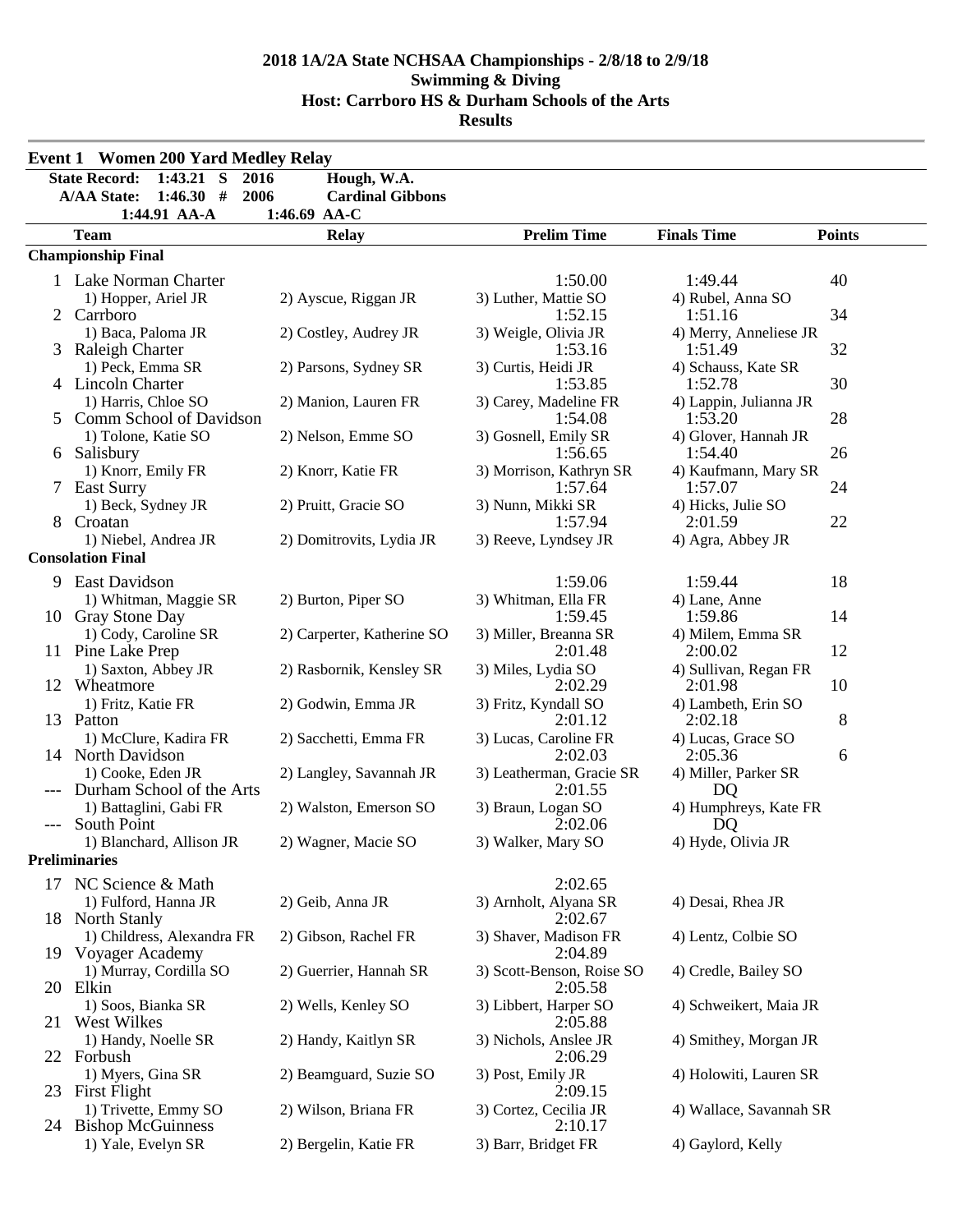|    | <b>Event 2 Men 200 Yard Medley Relay</b>                                              |                                      |                                     |                                     |                |
|----|---------------------------------------------------------------------------------------|--------------------------------------|-------------------------------------|-------------------------------------|----------------|
|    | <b>State Record:</b><br>$1:32.58$ S<br>2016<br>1:35.00#<br><b>A/AA State:</b><br>2015 | <b>South Mecklenburg</b><br>Carrboro |                                     |                                     |                |
|    | $1:33.53$ AA-A                                                                        | 1:35.18 AA-C                         |                                     |                                     |                |
|    | <b>Team</b>                                                                           | <b>Relay</b>                         | <b>Prelim Time</b>                  | <b>Finals Time</b>                  | <b>Points</b>  |
|    | <b>Championship Final</b>                                                             |                                      |                                     |                                     |                |
|    | 1 Croatan                                                                             |                                      | 1:38.81                             | 1:37.75                             | 40             |
|    | 1) Barker, Will FR<br>2 Lincoln Charter                                               | 2) Reindl, James SR                  | 3) McCray, John David SR<br>1:42.47 | 4) Loveless, Colby SO<br>1:38.21    | 34             |
|    | 1) Law, Jackson SR<br>3 Raleigh Charter                                               | 2) Stratton, Neal SO                 | 3) Whipple, Zach SO<br>1:40.65      | 4) Swicegood, Grant SR<br>1:39.50   | 32             |
|    | 1) Congiusta, Matthew SO<br>4 Lake Norman Charter                                     | 2) Starbuck, Jason SO                | 3) Ganesan, Aravind JR<br>1:42.49   | 4) Hershfeld, Emerson JR<br>1:41.74 | 30             |
| 5  | 1) Powe, Harrison FR<br>Salisbury                                                     | 2) Agosto, Eli FR                    | 3) Chestnutt, Ryan JR<br>1:44.57    | 4) O'Connell, Cade SR<br>1:42.41    | 28             |
| 6  | 1) Knorr, Ethan SR<br>Carrboro                                                        | 2) Dillon, Keegan SR                 | 3) Amin, Roshen SO<br>1:44.38       | 4) Burton, Roarke JR<br>1:43.48     | 26             |
|    | 1) Wurster, Lincoln SO<br>Washington                                                  | 2) Prakken, Alex SO                  | 3) Ward, Ian JR<br>1:43.80          | 4) Pletzke, Harrison SR<br>1:44.29  | 24             |
|    | 1) Myers, Taylor SR<br>8 Durham School of the Arts                                    | 2) Lovenberg, Patrick SO             | 3) Pake, Tristan FR<br>1:45.63      | 4) Schmidt, Harrison JR<br>1:45.23  | 22             |
|    | 1) Holcomb, Jackson SR<br><b>Consolation Final</b>                                    | 2) Sims, Myles SR                    | 3) Baker, Jay FR                    | 4) Schram, Matthew JR               |                |
| 9. | NC Science & Math                                                                     |                                      | 1:45.79                             | 1:45.49                             | 18             |
|    | 1) Heidkamp, George JR<br>10 Elkin                                                    | 2) Sisk, Stonewall SR                | 3) Charles, Emile JR<br>1:48.06     | 4) Xiong, Alexander SR<br>1:48.18   | 14             |
|    | 1) Duncan, Alex SR<br>11 Central Academy                                              | 2) Shugart, Brady FR                 | 3) Burleson, Cameron SO<br>1:48.82  | 4) Sloop, Dockery SR<br>1:48.91     | 12             |
|    | 1) Bausinger, Steven SO<br>12 Atkins                                                  | 2) Wild, Jack JR                     | 3) Palmer, Mitch SR<br>1:50.42      | 4) Snider, Micheal SR<br>1:50.96    | 10             |
|    | 1) Holder, Nate FR<br>13 Comm School of Davidson                                      | 2) Fore, Dylan SR                    | 3) Petty, Aaron JR<br>1:50.96       | 4) Boney, Desmond SR<br>1:50.99     | 8              |
|    | 1) Lauro, Tyler JR<br>14 Pine Lake Prep                                               | 2) Cline, Reid SO                    | 3) Reddick, Wiley SR<br>1:51.81     | 4) Russell, Ethan JR<br>1:51.63     | 6              |
|    | 1) Thornburg, Nathan SO<br>15 Camden                                                  | 2) Shelley, Matthew SO               | 3) Kiral, David JR<br>1:50.84       | 4) Gonzalez, Joshua SO<br>1:51.89   | 4              |
|    | 1) Jones, Ethan JR<br>16 Roanoke Rapids                                               | 2) Keeling, Gabe JR                  | 3) Praisler, Christopher<br>1:47.56 | 4) Royal, Nathan<br>1:55.61         | $\overline{2}$ |
|    | 1) Thompson, Christian JR<br><b>Preliminaries</b>                                     | 2) Tant, Garrett JR                  | 3) Glasgow, Michael JR              | 4) Pang, Jason SR                   |                |
|    |                                                                                       |                                      |                                     |                                     |                |
|    | 17 North Davidson<br>1) Young, Charles SO                                             | 2) Mercer, Cameron JR                | 1:51.91<br>3) Little, Grant JR      | 4) Foster, Cooper JR                |                |
|    | 18 First Flight<br>1) Gilbreath, Dagen SR                                             | 2) Pugh, Bryce SR                    | 1:51.91<br>3) Maniet, Alan SR       | 4) Haynes, John SR                  |                |
|    | 19 Franklin<br>1) Frazier, Michael FR                                                 | 2) Gurney, Seth JR                   | 1:52.31<br>3) Martin, Allen JR      | 4) McQuitty, Calvin SR              |                |
|    | 20 South Rowan<br>1) Reynolds, Christian JR                                           | 2) Hurd, Cameron JR                  | 1:53.26<br>3) Bumgarner, Blaise JR  | 4) Severt, Noah JR                  |                |
| 21 | South Point<br>1) Spencer, Davis SO                                                   | 2) Smith, Luke FR                    | 1:53.33<br>3) Johnson, Jacob SR     | 4) Blount, John Gray SR             |                |
| 22 | <b>Bishop McGuinness</b><br>1) Kohl, Issac FR                                         | 2) Sanchez, Brandon SR               | 1:55.24<br>3) McGuire, Dylan FR     | 4) Farley, Paul                     |                |
|    | 23 Lexington<br>1) Haut, Isaac FR                                                     | 2) Blackerby, Liam JR                | 1:55.46<br>3) Inabinett, Blake SR   | 4) Blackerby, Charlie FR            |                |
|    | 24 East Gaston<br>1) Jones, Chase SR                                                  | 2) Beumer, Bradley                   | 1:55.88<br>3) Knight, O'Brien SR    | 4) Hawkins, Jonathon SR             |                |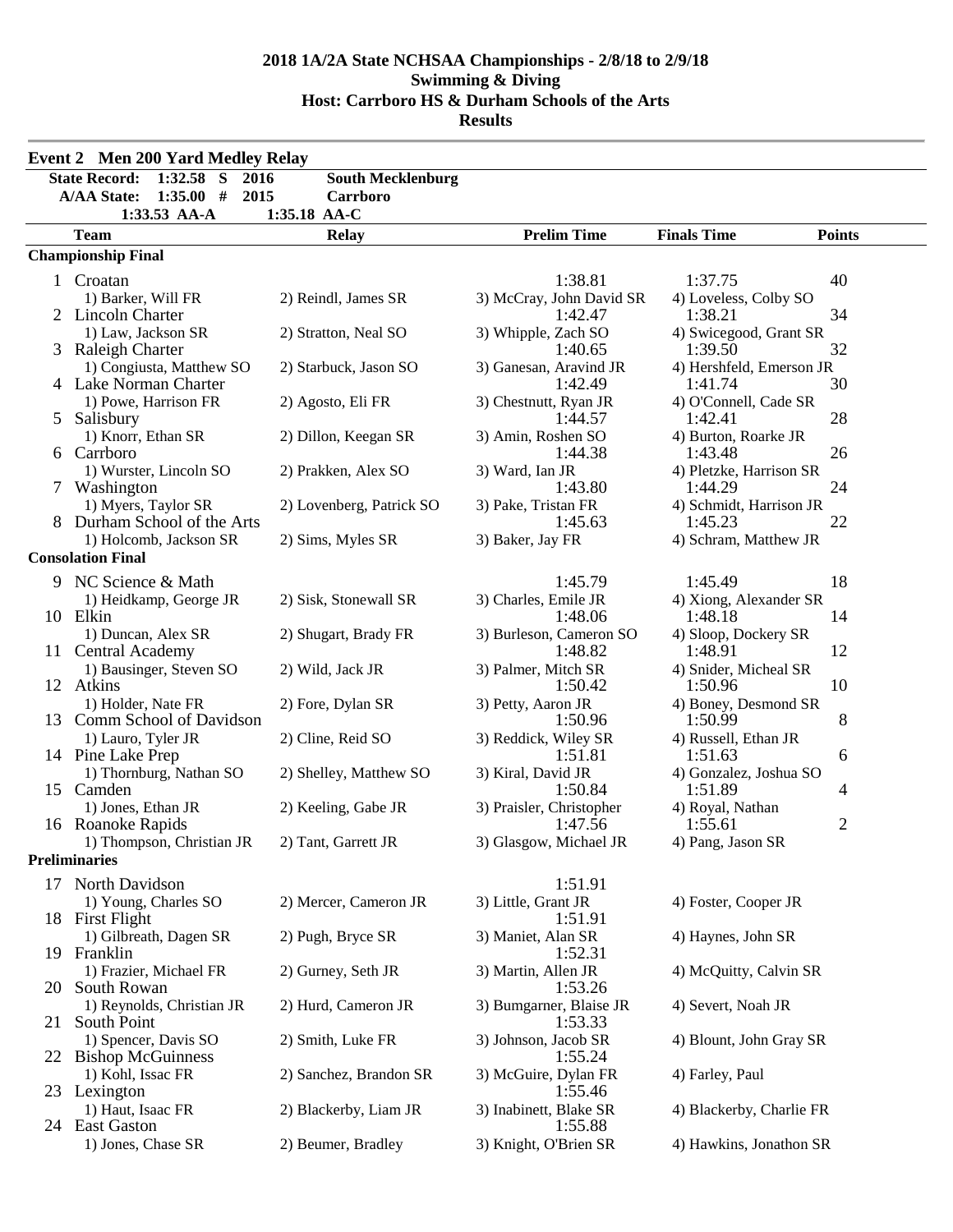|    | <b>Event 2S</b> Men 200 Yard Medley Relay Swim-off |                |                                       |                    |                    |                                                 |
|----|----------------------------------------------------|----------------|---------------------------------------|--------------------|--------------------|-------------------------------------------------|
|    | <b>State Record:</b><br>$1:32.58$ S                | 2016           | <b>South Mecklenburg</b>              |                    |                    |                                                 |
|    | 1:35.00#<br><b>A/AA State:</b>                     | 2015           | Carrboro                              |                    |                    |                                                 |
|    | $1:33.53$ AA-A                                     | $1:35.18$ AA-C |                                       |                    |                    |                                                 |
|    | <b>Team</b>                                        |                | <b>Relay</b>                          | <b>Seed Time</b>   | <b>Finals Time</b> |                                                 |
|    | - Swim-off                                         |                |                                       |                    |                    |                                                 |
|    | 1 North Davidson                                   |                |                                       | 1:51.91            | 1:50.79            |                                                 |
|    | 2 First Flight                                     |                |                                       | 1:51.91            | 1:51.48            |                                                 |
|    |                                                    |                |                                       |                    |                    |                                                 |
|    |                                                    |                |                                       |                    |                    |                                                 |
|    | <b>Event 3 Women 200 Yard Freestyle</b>            |                |                                       |                    |                    |                                                 |
|    | $1:46.47$ S<br><b>State Record:</b>                | 2015           | Erika Brown (Hough, W.A.)             |                    |                    |                                                 |
|    | $1:49.31$ #<br><b>A/AA State:</b>                  | 2014           | <b>Christina Lappin(Lincoln Char)</b> |                    |                    |                                                 |
|    | 1:48.82 AA-A                                       | $1:50.65$ AA-C |                                       |                    |                    |                                                 |
|    | <b>Name</b>                                        |                | Yr School                             | <b>Prelim Time</b> | <b>Finals Time</b> | <b>Points</b>                                   |
|    | <b>Championship Final</b>                          |                |                                       |                    |                    |                                                 |
| 1  | Willis, Sydney                                     |                | <b>SR</b> Raleigh Charter             | 1:53.38            | 1:49.94            | 20<br>$AA-C+$                                   |
| 2  | Reeve, Lyndsey                                     |                | JR Croatan                            | 1:57.46            | 1:50.73            | 17                                              |
| 3  | Harris, Chloe                                      |                | <b>SO</b> Lincoln Charter             | 1:53.26            | 1:52.44            | 16                                              |
| 4  | Baca, Paloma                                       |                | JR Carrboro                           | 1:53.95            | 1:54.22            | 15                                              |
| 5  | Knorr, Emily                                       |                | FR Salisbury                          | 1:56.41            | 1:55.25            | 14                                              |
| 6  | Costley, Audrey                                    |                | <b>JR</b> Carrboro                    | 1:58.66            | 1:56.77            | 13                                              |
| 7  | Dennis, Morgan                                     |                | <b>SO</b> North Davidson              | 1:55.90            | 1:57.26            | 12                                              |
| 8  | Tucker, Avery                                      |                | <b>SO</b> East Surry                  | 2:00.20            | 1:59.43            | 11                                              |
|    | <b>Consolation Final</b>                           |                |                                       |                    |                    |                                                 |
| 9  | Schimmoller, Jennifer                              |                | FR Lake Norman Charter                | 2:01.29            | 1:59.73            | 9                                               |
|    | 10 Eustice, Annamarie                              |                | SR NC Science & Math                  | 2:01.28            | 2:01.22            | $\overline{7}$                                  |
| 11 | Fulford, Hanna                                     |                | JR NC Science & Math                  | 2:03.73            | 2:02.30            | $\sqrt{6}$                                      |
| 12 | Whitman, Ella                                      |                | FR East Davidson                      | 2:01.76            | 2:02.60            |                                                 |
| 13 | Hicks, Julie                                       |                | <b>SO</b> East Surry                  | 2:02.84            | 2:03.19            | $\begin{array}{c} 5 \\ 4 \\ 3 \\ 2 \end{array}$ |
|    | 14 Herzberger, Katie                               |                | JR Bishop McGuinness                  | 2:03.12            | 2:03.28            |                                                 |
|    | 15 Malta, Gabriella                                |                | FR Lincoln Charter                    | 2:07.29            | 2:05.00            |                                                 |
|    | 16 Anderson, Bethany                               |                | SR Hayesville                         | 2:08.09            | 2:08.82            | $\mathbf{1}$                                    |
|    | Preliminaries                                      |                |                                       |                    |                    |                                                 |
| 17 | Sullenger, Cynthia                                 |                | JR Carrboro                           | 2:08.47            |                    |                                                 |
|    | 18 Myers, Gina                                     |                | <b>SR</b> Forbush                     | 2:08.93            |                    |                                                 |
| 19 | Cook, Kinsey                                       |                | SO Gray Stone Day                     | 2:08.94            |                    |                                                 |
| 20 | Blanchard, Allison                                 |                | <b>JR</b> South Point                 | 2:10.02            |                    |                                                 |
| 21 | Gibson, Rachel                                     |                | FR North Stanly                       | 2:10.69            |                    |                                                 |
| 22 | Turner, Chloe                                      |                | SR Carrboro                           | 2:10.73            |                    |                                                 |
| 23 | Carte, Camryn                                      |                | <b>SO</b> Lake Norman Charter         | 2:11.48            |                    |                                                 |
| 24 | Crayton, Lucy                                      |                | SO Tri-County Early College           | 2:12.86            |                    |                                                 |
|    |                                                    |                |                                       |                    |                    |                                                 |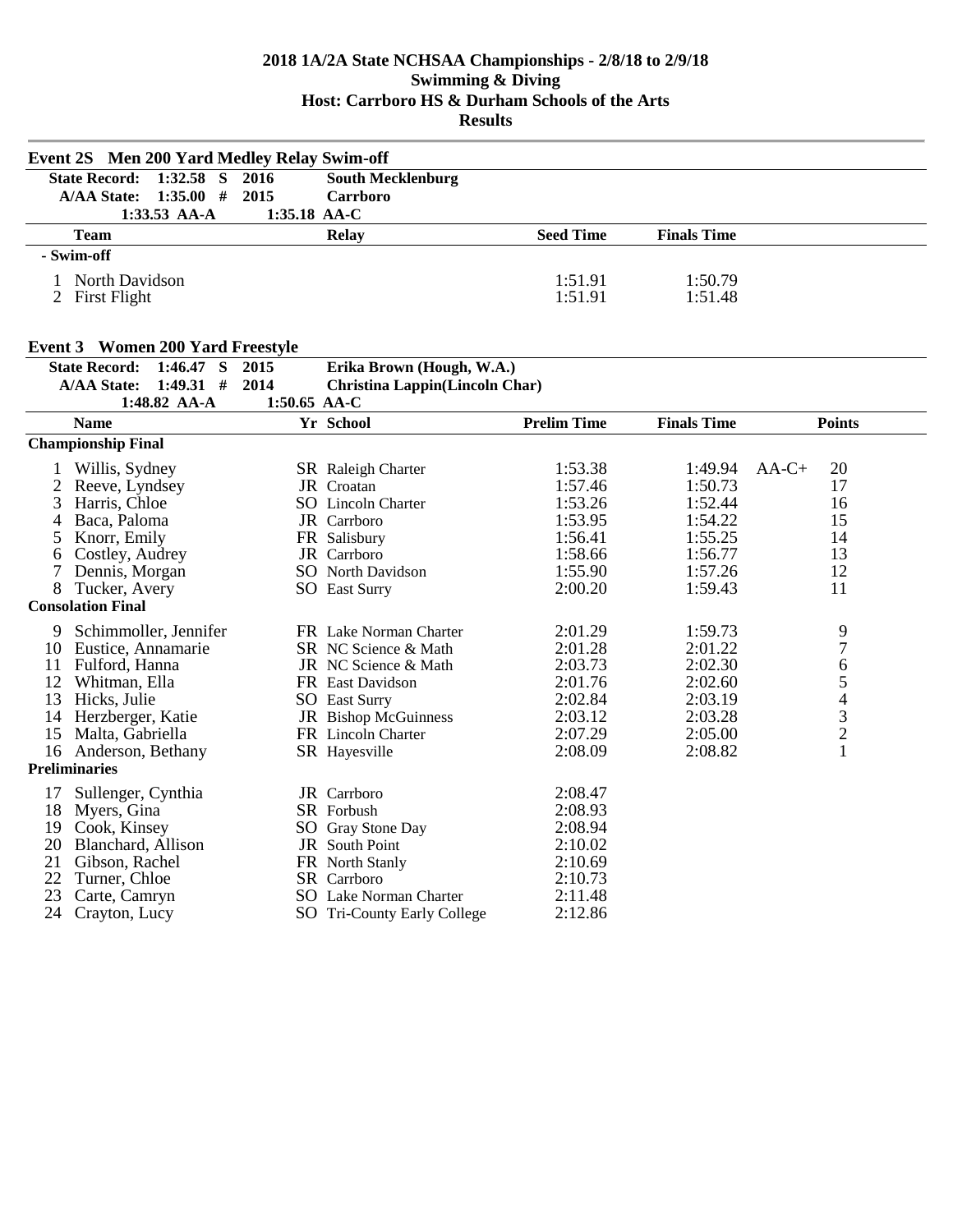|     | <b>Event 4 Men 200 Yard Freestyle</b> |              |                                  |                    |                    |                                                 |
|-----|---------------------------------------|--------------|----------------------------------|--------------------|--------------------|-------------------------------------------------|
|     | 1:36.99<br>S<br><b>State Record:</b>  | 2016         | <b>Will Macmillan (Carrboro)</b> |                    |                    |                                                 |
|     | $1:36.99$ #<br><b>A/AA State:</b>     | 2016         | <b>Will Macmillan (Carrboro)</b> |                    |                    |                                                 |
|     | $1:38.63$ AA-A                        | 1:40.34 AA-C |                                  |                    |                    |                                                 |
|     | <b>Name</b>                           |              | Yr School                        | <b>Prelim Time</b> | <b>Finals Time</b> | <b>Points</b>                                   |
|     | <b>Championship Final</b>             |              |                                  |                    |                    |                                                 |
|     | Hamlet, Thomas                        |              | JR Bishop McGuinness             | 1:43.36            | 1:42.00            | 20                                              |
| 2   | Day, John                             |              | <b>SR</b> North Davidson         | 1:45.37            | 1:44.50            | 17                                              |
| 3   | Hershfeld, Emerson                    |              | JR Raleigh Charter               | 1:44.72            | 1:44.67            | 16                                              |
| 4   | McCray, John David                    |              | <b>SR</b> Croatan                | 1:46.37            | 1:45.28            | 15                                              |
| 5   | Stratton, Neal                        |              | SO Lincoln Charter               | 1:46.72            | 1:45.43            | 14                                              |
| 6   | Karre, Paul                           |              | JR Newton-Conover                | 1:48.40            | 1:47.25            | 13                                              |
| 7   | Holcomb, Jackson                      |              | SR Durham School of the Arts     | 1:49.77            | 1:49.12            | 12                                              |
| 8   | Roten, Landon                         |              | FR Oak Grove                     | 1:49.30            | 1:49.42            | 11                                              |
|     | <b>Consolation Final</b>              |              |                                  |                    |                    |                                                 |
| 9   | Carpenter, Hayden                     |              | SO Union Academy                 | 1:51.32            | 1:48.65            | 9                                               |
| 10  | Yuan, Allen                           |              | SR Raleigh Charter               | 1:50.82            | 1:49.66            | $\boldsymbol{7}$                                |
| 11  | Pilson, Robert                        |              | SO Raleigh Charter               | 1:53.50            | 1:50.80            | 6                                               |
| 12  | Tubaugh, Hodges                       |              | JR Washington                    | 1:55.04            | 1:53.79            | $\begin{array}{c} 5 \\ 4 \\ 3 \\ 2 \end{array}$ |
| 13  | Luther, Glenn                         |              | <b>SR</b> Lake Norman Charter    | 1:55.58            | 1:55.29            |                                                 |
| 14  | DeWalt, Kieran                        |              | FR Carrboro                      | 1:57.22            | 1:55.79            |                                                 |
| 15  | Hopper, Robert                        |              | SO Oxford Prep                   | 1:57.71            | 1:56.04            |                                                 |
| 16  | Bartro, Grady                         |              | JR North Lincoln                 | 1:57.39            | 1:57.46            | $\mathbf{1}$                                    |
|     | <b>Preliminaries</b>                  |              |                                  |                    |                    |                                                 |
| 17  | Bryant, Nick                          |              | <b>SO</b> North Surry            | 1:58.42            |                    |                                                 |
| 18  | Hunter, Corbin                        |              | SO Carrboro                      | 1:58.66            |                    |                                                 |
| 19  | Walker, Brett                         |              | <b>SR</b> East Burke             | 2:00.21            |                    |                                                 |
| 20  | Baugher, Jake                         |              | JR Comm School of Davidson       | 2:00.27            |                    |                                                 |
| 21  | Ploplis, Reilly                       |              | JR Gray Stone Day                | 2:00.54            |                    |                                                 |
| 22  | Summinguit, Jake                      |              | <b>SO</b> Lincoln Charter        | 2:01.18            |                    |                                                 |
| 23  | Drye, Adam                            |              | SR Salisbury                     | 2:03.58            |                    |                                                 |
| --- | Adams, Nathan                         |              | FR Pine Lake Prep                | <b>DFS</b>         |                    |                                                 |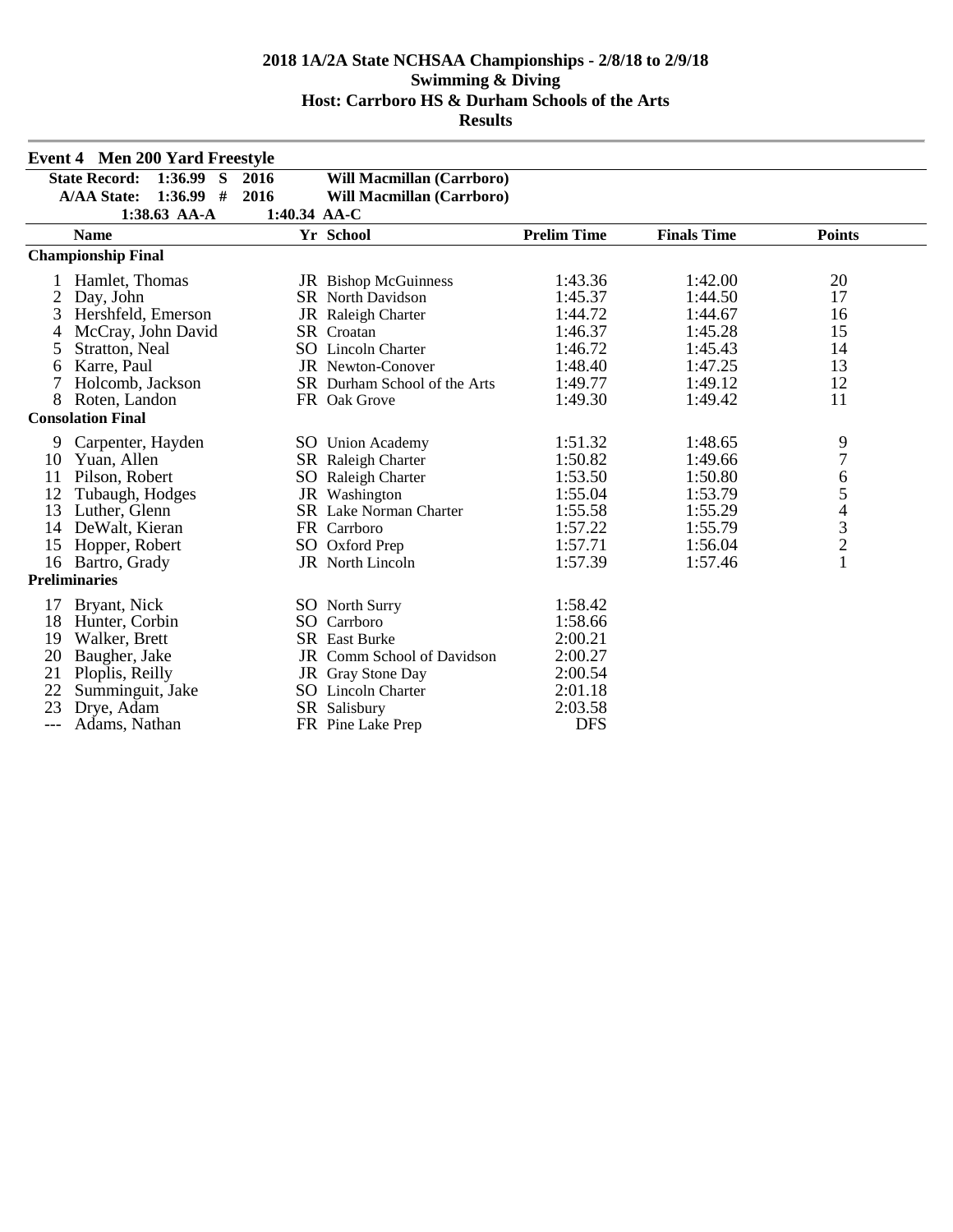|       | <b>Event 5 Women 200 Yard IM</b>                                                      |              |                                     |                |                  |                                            |
|-------|---------------------------------------------------------------------------------------|--------------|-------------------------------------|----------------|------------------|--------------------------------------------|
|       | $1:58.77$ S<br><b>State Record:</b>                                                   | 2017         | <b>Julia Poole (Middle Creek)</b>   |                |                  |                                            |
|       | $2:02.35$ #<br><b>A/AA State:</b>                                                     | 2/9/18       | <b>Emme Nelson (Comm. Davidson)</b> |                |                  |                                            |
|       | 2:01.89 AA-A                                                                          | 2:04.08 AA-C |                                     |                |                  |                                            |
|       | <b>Prelim Time</b><br><b>Finals Time</b><br>Yr School<br><b>Points</b><br><b>Name</b> |              |                                     |                |                  |                                            |
|       | <b>Championship Final</b>                                                             |              |                                     |                |                  |                                            |
|       | Nelson, Emme                                                                          |              | SO Comm School of Davidson          | 2:02.35        | $2:02.01#$ AA-C+ | 20                                         |
| 2     | Merry, Anneliese                                                                      |              | JR Carrboro                         | 2:07.88        | 2:06.51          | 17                                         |
| 3     | Daly, Rachel                                                                          |              | SO Pine Lake Prep                   | 2:12.79        | 2:10.37          | 16                                         |
|       | Ayscue, Riggan                                                                        |              | <b>JR</b> Lake Norman Charter       | 2:12.64        | 2:10.82          | 15                                         |
| 5     | Niebel, Andrea                                                                        |              | JR Croatan                          | 2:12.53        | 2:12.47          | 14                                         |
| 6     | Ellison, Hannalee                                                                     |              | SO Raleigh Charter                  | 2:13.92        | 2:13.04          | 13                                         |
|       | Parsons, Sydney                                                                       |              | SR Raleigh Charter                  | 2:15.11        | 2:15.20          | 12                                         |
| 8     | Knorr, Katie                                                                          |              | FR Salisbury                        | 2:14.02        | 2:15.33          | 11                                         |
|       | <b>Consolation Final</b>                                                              |              |                                     |                |                  |                                            |
| 9     | Tunstall, Anne-Louise                                                                 |              | <b>SR</b> East Surry                | 2:19.47        | 2:17.82          | 9                                          |
| 10    | Koudelkova, Valentyna                                                                 |              | SR Manteo                           | 2:19.28        | 2:18.36          | $\overline{7}$                             |
| 11    | Miller, Breanna                                                                       |              | SR Gray Stone Day                   | 2:20.85        | 2:18.43          | 6                                          |
| 12    | Lester, Ashton                                                                        |              | JR West Davidson                    | 2:20.44        | 2:18.68          | 5                                          |
| 13    | Roberts, Taylor                                                                       |              | FR Franklin Academy                 | 2:21.45        | 2:19.39          | $\begin{array}{c} 4 \\ 3 \\ 2 \end{array}$ |
| 14    | Lubian-Lopez, Karina                                                                  |              | SR Hendersonville                   | 2:23.57        | 2:21.07          |                                            |
| 15    | Domitrovits, Lydia                                                                    |              | JR Croatan                          | 2:21.83        | 2:23.95          |                                            |
|       | 16 Fadely, Jennah                                                                     |              | FR Jordan-Matthews                  | 2:23.58        | 2:26.75          | $\mathbf{1}$                               |
|       | <b>Preliminaries</b>                                                                  |              |                                     |                |                  |                                            |
| 9     | Whitman, Maggie                                                                       |              | <b>SR</b> East Davidson             | 2:16.52        |                  |                                            |
| 18    | Hunsberger, Eliot                                                                     |              | FR Carrboro                         | 2:24.09        |                  |                                            |
| 19    | Pruitt, Gracie                                                                        |              | <b>SO</b> East Surry                | 2:24.32        |                  |                                            |
| 20    | Fritz, Kyndall                                                                        |              | SO Wheatmore                        | 2:27.42        |                  |                                            |
| 21    | Bruce, Abby                                                                           |              | FR Surry Central                    | 2:27.62        |                  |                                            |
| 22    | Arnholt, Alyana                                                                       |              | SR NC Science & Math                | 2:30.53        |                  |                                            |
| 23    | Hedlund, Yseult                                                                       |              | SO Lake Norman Charter              | 2:31.48        |                  |                                            |
| $---$ | Hill, Kelsi                                                                           |              | JR Union Academy                    | D <sub>O</sub> |                  |                                            |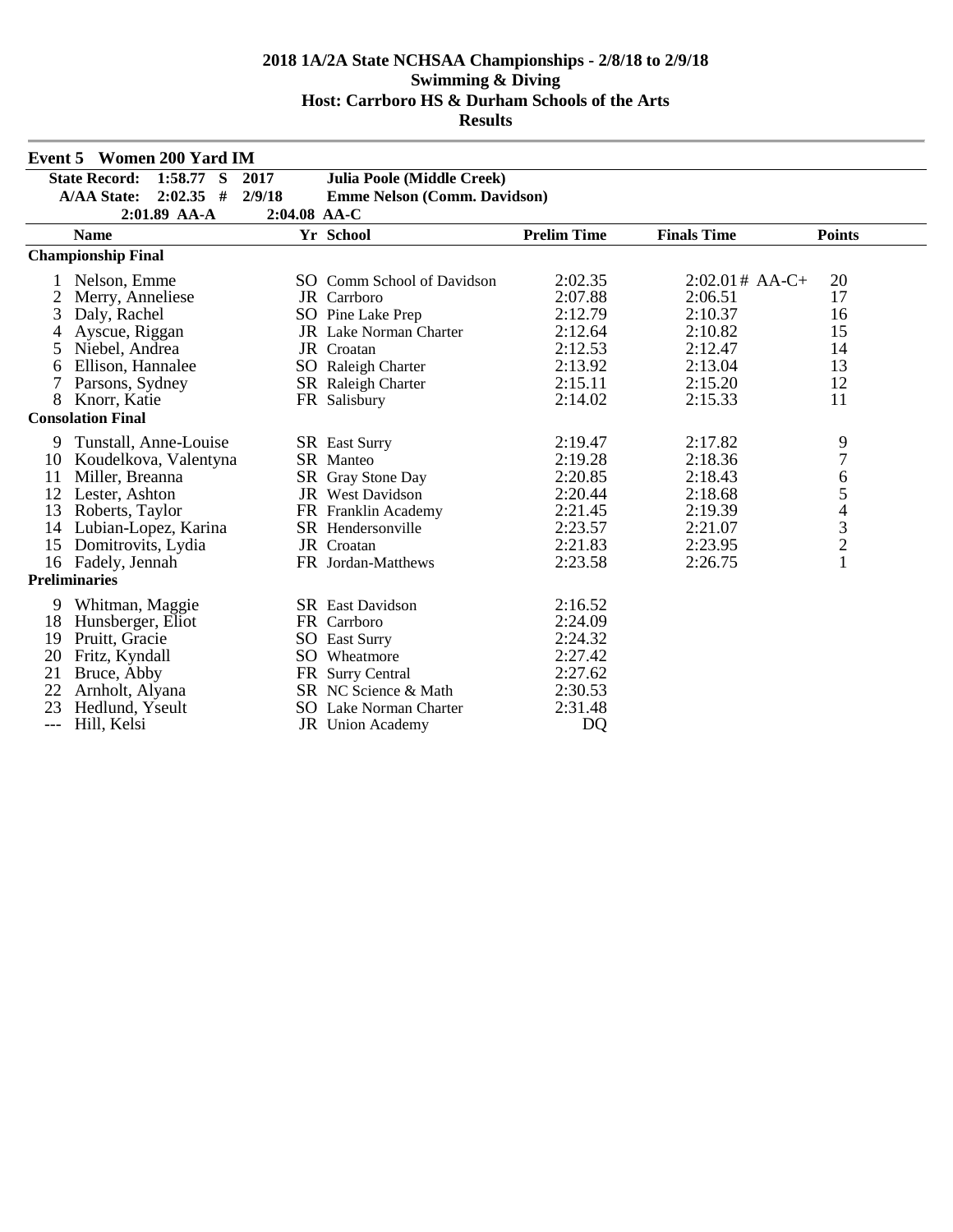|    | Event 6 Men 200 Yard IM                         |              |                                     |                    |                    |                                            |
|----|-------------------------------------------------|--------------|-------------------------------------|--------------------|--------------------|--------------------------------------------|
|    | 1:48.26<br><b>State Record:</b><br><sub>S</sub> | 2009         | Matt Houser (Rose, J. H.)           |                    |                    |                                            |
|    | $1:52.27$ #<br><b>A/AA State:</b>               | 2016         | <b>Danny Dilks (Mount Pleasant)</b> |                    |                    |                                            |
|    | 1:49.83 AA-A                                    | 1:51.96 AA-C |                                     |                    |                    |                                            |
|    | <b>Name</b>                                     |              | Yr School                           | <b>Prelim Time</b> | <b>Finals Time</b> | <b>Points</b>                              |
|    | <b>Championship Final</b>                       |              |                                     |                    |                    |                                            |
|    | Knorr, Ethan                                    |              | SR Salisbury                        | 1:55.01            | 1:52.74            | 20                                         |
| 2  | Whipple, Zach                                   |              | <b>SO</b> Lincoln Charter           | 1:56.64            | 1:53.22            | 17                                         |
| 3  | Reindl, James                                   |              | SR Croatan                          | 1:57.05            | 1:56.44            | 16                                         |
|    | Chase, Ethan                                    |              | JR Bishop McGuinness                | 2:03.23            | 1:59.64            | 15                                         |
| 5  | Jones, Ethan                                    |              | JR Camden                           | 2:03.03            | 2:02.16            | 14                                         |
| 6  | Fore, Dylan                                     |              | SR Atkins                           | 2:01.42            | 2:02.22            | 13                                         |
| 7  | Baker, Jay                                      |              | FR Durham School of the Arts        | 2:02.85            | 2:03.74            | 12                                         |
| 8  | Congiusta, Matthew                              |              | SO Raleigh Charter                  | 2:04.56            | 2:03.80            | 11                                         |
|    | <b>Consolation Final</b>                        |              |                                     |                    |                    |                                            |
| 9  | Burrows, Matty                                  |              | FR Comm School of Davidson          | 2:07.63            | 2:05.69            | 9                                          |
| 10 | Wurster, Lincoln                                |              | SO Carrboro                         | 2:08.02            | 2:05.85            | $\overline{7}$                             |
| 11 | Gilliam, Nolan                                  |              | JR East Surry                       | 2:11.03            | 2:09.87            | 6                                          |
| 12 | Bausinger, Steven                               |              | <b>SO</b> Central Academy           | 2:11.96            | 2:10.47            | 5                                          |
| 13 | McCabe, Jack                                    |              | SO Croatan                          | 2:10.49            | 2:10.97            | $\begin{array}{c} 4 \\ 3 \\ 2 \end{array}$ |
| 14 | Lovenberg, Patrick                              |              | SO Washington                       | 2:08.65            | 2:11.64            |                                            |
| 15 | Thornburg, Nathan                               |              | SO Pine Lake Prep                   | 2:11.26            | 2:12.39            |                                            |
|    | 16 Hester, Trey                                 |              | SO Raleigh Charter                  | 2:09.74            | 2:14.65            | $\mathbf{1}$                               |
|    | <b>Preliminaries</b>                            |              |                                     |                    |                    |                                            |
|    | Agosto, Eli                                     |              | FR Lake Norman Charter              | 2:12.29            |                    |                                            |
| 18 | Barlow, Cameron                                 |              | <b>SO</b> West Wilkes               | 2:12.44            |                    |                                            |
| 19 | Richardson, Zachary                             |              | SO Nash Central                     | 2:14.11            |                    |                                            |
| 20 | Dominguez, Nelson                               |              | <b>SO</b> East Burke                | 2:14.73            |                    |                                            |
| 21 | Pake, Tristan                                   |              | FR Washington                       | 2:15.04            |                    |                                            |
| 22 | Gurney, Seth                                    |              | <b>JR</b> Franklin                  | 2:15.17            |                    |                                            |
| 23 | Robertson, Matt                                 |              | <b>SR</b> Lake Norman Charter       | 2:16.03            |                    |                                            |
| 24 | Bowman, Donnie                                  |              | SR Highlands Tech                   | 2:22.34            |                    |                                            |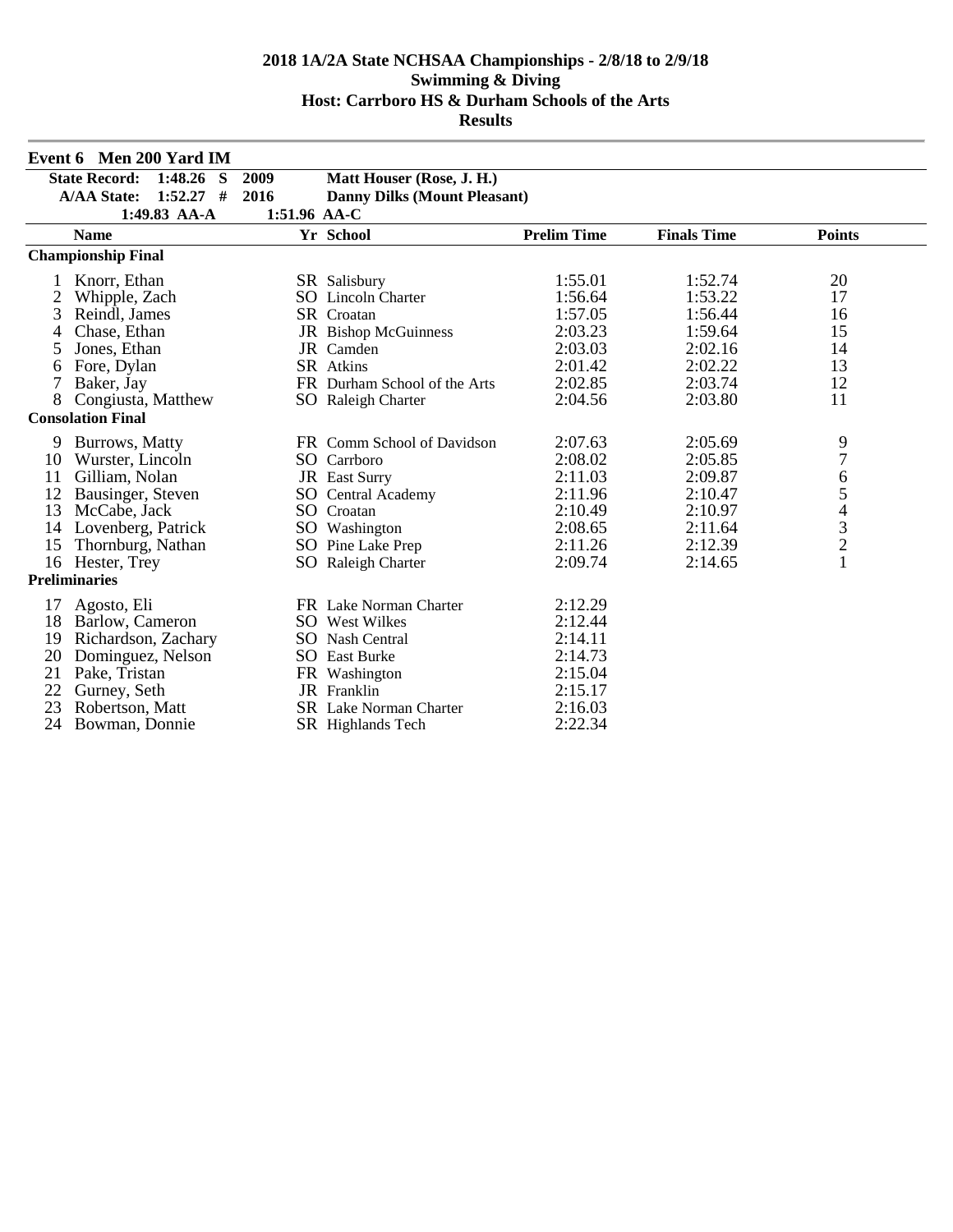|    | <b>Event 7 Women 50 Yard Freestyle</b> |      |                                      |                    |                    |                                            |
|----|----------------------------------------|------|--------------------------------------|--------------------|--------------------|--------------------------------------------|
|    | <b>State Record:</b><br>22.60 S        | 2017 | <b>Grace Countie(Leesville Road)</b> |                    |                    |                                            |
|    | <b>A/AA State:</b><br>$22.75$ #        | 2016 | <b>Alyssa Marsh (Pine Lake Prep)</b> |                    |                    |                                            |
|    | 23.24 AA-A                             |      | 23.63 AA-C                           |                    |                    |                                            |
|    | <b>Name</b>                            |      | Yr School                            | <b>Prelim Time</b> | <b>Finals Time</b> | <b>Points</b>                              |
|    | <b>Championship Final</b>              |      |                                      |                    |                    |                                            |
|    | Accordino, Allyson                     |      | JR Pine Lake Prep                    | 24.11              | 23.50              | $AA-C+$<br>20                              |
|    | Olson, Sarah                           |      | <b>JR</b> Wilkes Central             | 23.91              | 23.79              | 17                                         |
| 3  | Fritz, Katie                           |      | FR Wheatmore                         | 25.05              | 25.19              | 16                                         |
|    | Fulford, Hanna                         |      | JR NC Science & Math                 | 25.41              | 25.41              | 15                                         |
| 5  | Peck, Emma                             |      | SR Raleigh Charter                   | 25.58              | 25.57              | 14                                         |
| 6  | Glover, Hannah                         |      | JR Comm School of Davidson           | 25.83              | 25.61              | 13                                         |
|    | Auten, Rose                            |      | SR Pine Lake Prep                    | 25.66              | 25.66              | 12                                         |
| 8  | Milem, Emma                            |      | SR Gray Stone Day                    | 25.69              | 25.81              | 11                                         |
|    | <b>Consolation Final</b>               |      |                                      |                    |                    |                                            |
| 9  | Miller, Parker                         |      | <b>SR</b> North Davidson             | 26.45              | 25.98              | 9                                          |
| 10 | Lucas, Caroline                        |      | FR Patton                            | 26.06              | 26.12              | $\overline{7}$                             |
| 11 | Macfee, Caroline                       |      | <b>JR</b> Lake Norman Charter        | 26.03              | 26.14              | 6                                          |
| 12 | Blackwell, Madeline                    |      | JR Lexington                         | 26.06              | 26.17              | 5                                          |
| 13 | Hicks, Sarah                           |      | <b>JR</b> Nash Central               | 25.87              | 26.33              |                                            |
| 14 | Fyler, Elizabeth                       |      | FR Oak Grove                         | 26.33              | 26.41              | $\begin{array}{c} 4 \\ 3 \\ 2 \end{array}$ |
| 15 | Lappin, Julianna                       |      | <b>JR</b> Lincoln Charter            | 26.50              | 26.59              |                                            |
|    | 16 Fulcher, Eleanor                    |      | FR East Carteret                     | 26.69              | 27.42              | $\mathbf{1}$                               |
|    | <b>Preliminaries</b>                   |      |                                      |                    |                    |                                            |
| 17 | Schweikert, Maia                       |      | JR Elkin                             | 26.94              |                    |                                            |
| 18 | Shepherd, Claire                       |      | JR Washington                        | 26.94              |                    |                                            |
| 19 | Hibbard, Ali                           |      | JR Voyager Academy                   | 26.95              |                    |                                            |
| 20 | Hack, Laura                            |      | <b>SO</b> Lake Norman Charter        | 27.01              |                    |                                            |
| 21 | Desai, Rhea                            |      | JR NC Science & Math                 | 27.03              |                    |                                            |
| 22 | Brown, Julia                           |      | JR West Stanly                       | 27.13              |                    |                                            |
| 23 | Lentz, Colbie                          |      | <b>SO</b> North Stanly               | 27.35              |                    |                                            |
| 24 | Roth, Ally                             |      | SO Croatan                           | 27.67              |                    |                                            |

# **Event 7S Women 50 Yard Freestyle Swim-off**

| <b>State Record:</b> | 22.60 S                              | 2017 | <b>Grace Countie</b> (Leesville Road) |                                       |                    |  |
|----------------------|--------------------------------------|------|---------------------------------------|---------------------------------------|--------------------|--|
| <b>A/AA State:</b>   | 23.46#                               | 2014 |                                       | <b>Christina Lappin(Lincoln Char)</b> |                    |  |
|                      | $23.24$ AA-A                         |      | 23.63 AA-C                            |                                       |                    |  |
| <b>Name</b>          |                                      |      | Yr School                             | <b>Seed Time</b>                      | <b>Finals Time</b> |  |
| - Swim-off           |                                      |      |                                       |                                       |                    |  |
|                      | Schweikert, Maia<br>Shepherd, Claire |      | JR Elkin<br>JR Washington             | 26.94<br>26.94                        | 26.44<br>26.85     |  |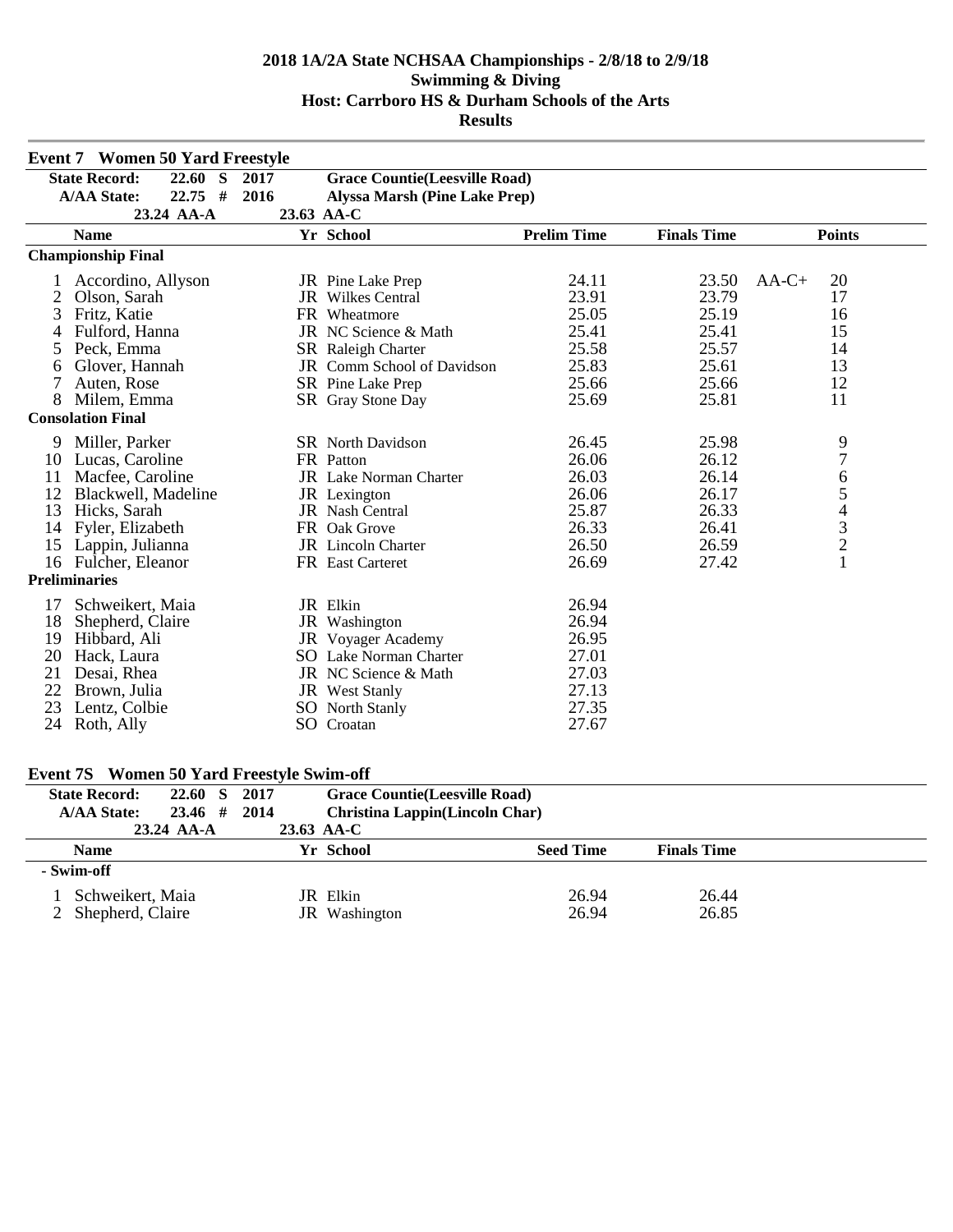|       | <b>Event 8 Men 50 Yard Freestyle</b> |            |                                     |                    |                    |                                            |
|-------|--------------------------------------|------------|-------------------------------------|--------------------|--------------------|--------------------------------------------|
|       | <b>State Record:</b><br>20.44 S      | 1990       | <b>Chris Compton (T.W. Andrews)</b> |                    |                    |                                            |
|       | <b>A/AA State:</b><br>$20.46$ #      | 2012       | <b>Joe Bonk (Raleigh Charter)</b>   |                    |                    |                                            |
|       | 20.65 AA-A                           | 20.97 AA-C |                                     |                    |                    |                                            |
|       | <b>Name</b>                          |            | Yr School                           | <b>Prelim Time</b> | <b>Finals Time</b> | <b>Points</b>                              |
|       | <b>Championship Final</b>            |            |                                     |                    |                    |                                            |
|       | Day, John                            |            | <b>SR</b> North Davidson            | 21.80              | 21.71              | 20                                         |
| 2     | Heidkamp, George                     |            | JR NC Science & Math                | 22.01              | 22.08              | 17                                         |
| 3     | Nowacek, Jackson                     |            | FR East Carteret                    | 22.25              | 22.18              | 16                                         |
|       | Snider, Micheal                      |            | <b>SR</b> Central Academy           | 22.37              | 22.29              | 15                                         |
| 5     | Charles, Emile                       |            | JR NC Science & Math                | 22.31              | 22.31              | 14                                         |
| $*6$  | Starbuck, Jason                      |            | SO Raleigh Charter                  | 22.33              | 22.53              | 12.50                                      |
| $*6$  | Hoscila, AJ                          |            | SR Roanoke Rapids                   | 22.22              | 22.53              | 12.50                                      |
| 8     | Swicegood, Grant                     |            | <b>SR</b> Lincoln Charter           | 22.61              | 22.69              | 11                                         |
|       | <b>Consolation Final</b>             |            |                                     |                    |                    |                                            |
| 9     | Harding, Cameron                     |            | <b>SR</b> East Carteret             | 22.87              | 22.29              | 9                                          |
| 10    | O'Connell, Cade                      |            | SR Lake Norman Charter              | 22.89              | 22.75              | $\overline{7}$                             |
| 11    | Burton, Roarke                       |            | JR Salisbury                        | 22.94              | 22.76              | 6                                          |
| 12    | Das, AJ                              |            | FR Pine Lake Prep                   | 23.12              | 22.82              | 5                                          |
| 13    | Knight, O'Brien                      |            | <b>SR</b> East Gaston               | 23.06              | 22.86              |                                            |
| 14    | Airheart, Hayden                     |            | <b>JR</b> Mount Pleasant            | 23.11              | 22.96              | $\begin{array}{c} 4 \\ 3 \\ 2 \end{array}$ |
| 15    | Loveless, Colby                      |            | SO Croatan                          | 22.91              | 23.06              |                                            |
|       | 16 Hargrave, Hunter                  |            | SR Roanoke Rapids                   | 23.10              | 23.39              | $\mathbf{1}$                               |
|       | <b>Preliminaries</b>                 |            |                                     |                    |                    |                                            |
|       | Ostrander, Benjamin                  |            | SR Gray Stone Day                   | 23.19              |                    |                                            |
| 18    | Ward, Ian                            |            | <b>JR</b> Carrboro                  | 23.20              |                    |                                            |
| $*19$ | Russell, Ethan                       |            | JR Comm School of Davidson          | 23.77              |                    |                                            |
| $*19$ | Maniet, Alan                         |            | SR First Flight                     | 23.77              |                    |                                            |
| 21    | McNulty, Colin                       |            | SO Carolina International           | 23.86              |                    |                                            |
| 22    | Nale, Austin                         |            | SR Brevard                          | 23.99              |                    |                                            |
| 23    | Gillespie, Gage                      |            | FR Andrews                          | 24.16              |                    |                                            |
| $---$ | Johnson, Samuel                      |            | SO Atkins                           | <b>DFS</b>         |                    |                                            |

## **Event 9 Women 1 mtr Diving**

| <b>State Record:</b> | 511.60 S            | 2015 | Nikki Canale (Marvin Ridge)        |
|----------------------|---------------------|------|------------------------------------|
| <b>A/AA State:</b>   | $490.60$ # $2/8/18$ |      | <b>Kyndal Knight (East Gaston)</b> |
|                      | 375.00 AA-C         |      |                                    |

|    | <b>Name</b>           |     | Yr School                 |        | <b>Finals Score</b> | <b>Points</b>  |
|----|-----------------------|-----|---------------------------|--------|---------------------|----------------|
|    | Knight, Kyndal        |     | <b>SR</b> East Gaston     | 506.95 | 490.60# AA-C        | 20             |
|    | 2 McDaniels, Claire   |     | SO Carrboro               | 429.80 | 449.95<br>AA-C      | 17             |
| 3  | Yeakley, Nicole       |     | SR Pine Lake Prep         | 445.70 | 410.35<br>AA-C      | 16             |
| 4  | Yeakley, Emma         |     | SR Pine Lake Prep         | 413.60 | 373.75              | 15             |
|    | White, Mary Katherine |     | <b>SR</b> North Davidson  | 388.85 | 371.35              | 14             |
| 6. | Guittard, Claire      |     | <b>SR</b> East Burke      | 305.20 | 297.05              | 13             |
|    | Austin, Sadie         |     | FR Atkins                 | 282.15 | 288.30              | 12             |
| 8  | Jones, Christina      |     | <b>JR</b> South Point     | 269.95 | 280.95              | 11             |
| 9  | Lesniak, Emily        |     | FR Lincoln Charter        | 269.15 | 274.25              | 9              |
| 10 | Canady, Jade          |     | SO Pine Lake Prep         | 263.75 | 273.45              |                |
| 11 | DiOrio, Gabriella     |     | SO Pine Lake Prep         | 281.55 | 270.20              | 6              |
| 12 | Lasarsky, Emma        |     | <b>SO</b> Lincoln Charter | 236.20 | 256.70              |                |
| 13 | Livers, Jenna         |     | SO Carrboro               | 213.75 | 233.25              |                |
| 14 | Aganad, Jillian       |     | FR Lincoln Charter        | 200.40 | 222.85              | 3              |
| 15 | Johnson, Mia          | SO. | Lincoln Charter           | 202.15 | 208.00              | $\overline{2}$ |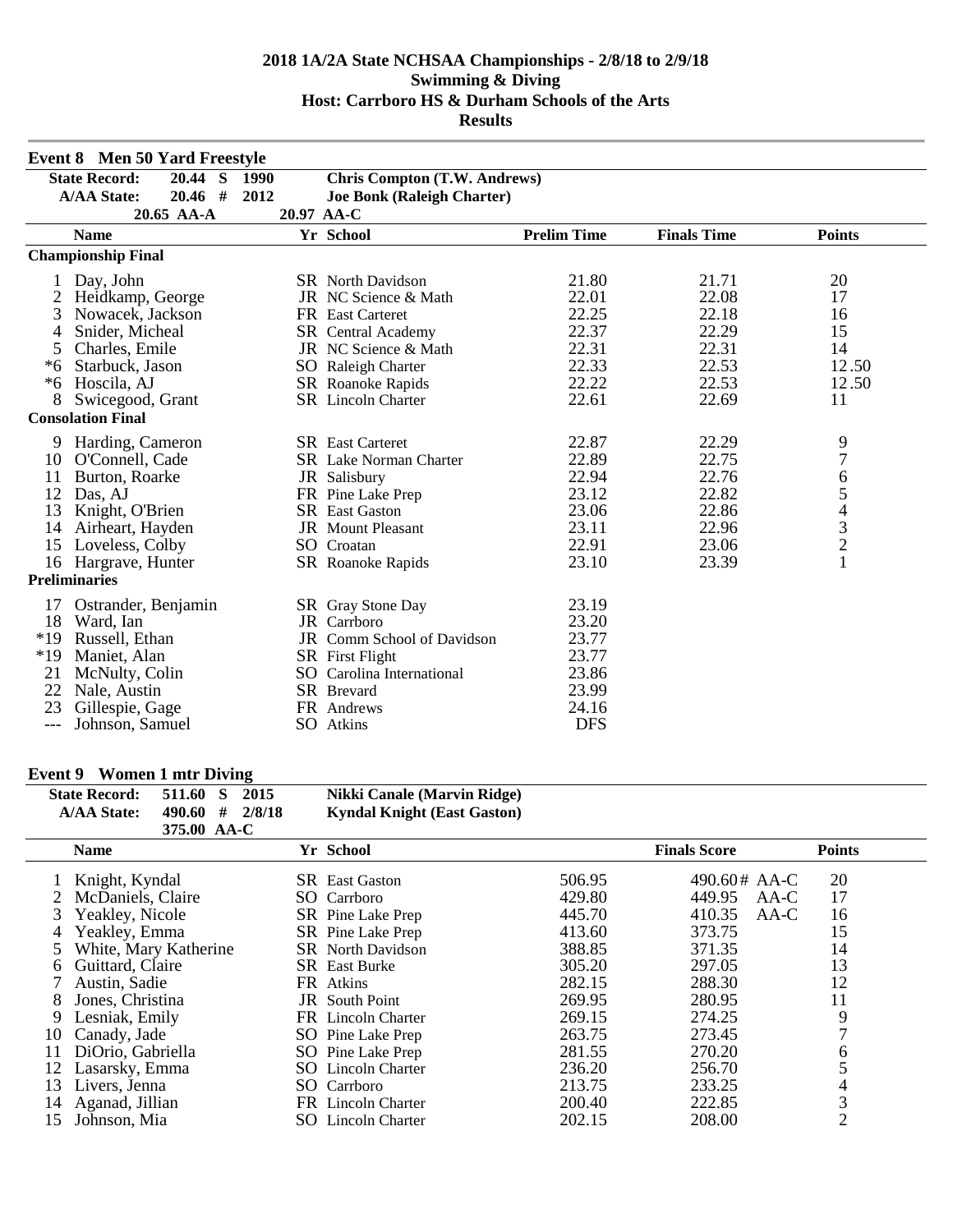|     | Event 10 Men 1 mtr Diving      |           |                                       |        |                     |                |
|-----|--------------------------------|-----------|---------------------------------------|--------|---------------------|----------------|
|     | <b>State Record:</b><br>637.30 | 2008<br>S | <b>Nick McCroy(East Chapel Hill)</b>  |        |                     |                |
|     | <b>A/AA State:</b><br>553.30   | 2017<br># | <b>Nick Garberina(Pine Lake Prep)</b> |        |                     |                |
|     | 375.00 AA-C                    |           |                                       |        |                     |                |
|     | Name                           |           | Yr School                             |        | <b>Finals Score</b> | <b>Points</b>  |
|     | Garberina, Nick                |           | SR Pine Lake Prep                     | 588.70 | 545.45              | 20<br>AA-C     |
|     | Campbell, Austin               |           | JR Pine Lake Prep                     | 487.25 | 476.05              | 17<br>AA-C     |
|     | Bjugan, Kolbein                |           | JR Pine Lake Prep                     | 423.90 | 436.05              | $AA-C$<br>16   |
|     | Ekeler, Jackson                |           | <b>SR</b> Carrboro                    | 299.20 | 342.60              | 15             |
| 5   | Hutchinson, Davis              |           | FR Lincoln Charter                    | 361.30 | 314.70              | 14             |
| 6   | Brinker, Max                   |           | JR NC Science & Math                  | 281.00 | 289.30              | 13             |
|     | Yueh, Joshua                   |           | SR Durham School of the Arts          | 256.35 | 250.15              | 12             |
| 8   | Gilbert, Trenton               | SO.       | <b>East Burke</b>                     | 239.95 | 247.75              | 11             |
| 9   | Lee, Miles                     |           | SR NC Science & Math                  | 230.60 | 239.10              | 9              |
| 10  | Uteck, Matt                    |           | <b>SO</b> Lincoln Charter             | 240.15 | 230.20              | 7              |
| 11  | Shultz, Sawyer                 |           | <b>SR</b> Lincoln Charter             | 215.55 | 210.90              | 6              |
| 12  | Thao, Anthony                  |           | <b>SO</b> East Burke                  | 208.90 | 192.40              | 5              |
| 13  | McNeary, Wilson                |           | SR Shelby                             | 194.10 | 191.70              | 4              |
| 14  | Moffitt, Eli                   |           | FR Franklin                           | 197.30 | 171.65              | 3              |
| 15  | Mabry, James                   |           | SR Shelby                             | 165.90 | 145.45              | $\mathfrak{2}$ |
| --- | Gibson, Zackery                |           | FR Franklin                           | 204.30 | DQ                  |                |

## **Event 11 Women 100 Yard Butterfly**

|                          | EVENT 11 WOMEN TOO FAIR DUIKING |            |  |      |                                      |                    |                    |                                                 |  |
|--------------------------|---------------------------------|------------|--|------|--------------------------------------|--------------------|--------------------|-------------------------------------------------|--|
|                          | <b>State Record:</b>            | 53.23 S    |  | 2016 | <b>Alyssa Marsh (Pine Lake Prep)</b> |                    |                    |                                                 |  |
|                          | <b>A/AA State:</b>              | $53.23$ #  |  | 2016 | <b>Alyssa Marsh (Pine Lake Prep)</b> |                    |                    |                                                 |  |
|                          |                                 | 54.56 AA-A |  |      | 55.75 AA-C                           |                    |                    |                                                 |  |
|                          | <b>Name</b>                     |            |  |      | Yr School                            | <b>Prelim Time</b> | <b>Finals Time</b> | <b>Points</b>                                   |  |
|                          | <b>Championship Final</b>       |            |  |      |                                      |                    |                    |                                                 |  |
|                          | Morrison, Kathryn               |            |  |      | <b>SR</b> Salisbury                  | 57.47              | 55.54              | 20<br>$AA-C+$                                   |  |
|                          | Reeve, Lyndsey                  |            |  |      | JR Croatan                           | 57.22              | 55.97              | 17                                              |  |
| 3                        | Burton, Piper                   |            |  |      | <b>SO</b> East Davidson              | 57.24              | 56.79              | 16                                              |  |
| 4                        | Cortez, Cecilia                 |            |  |      | JR First Flight                      | 56.72              | 56.82              | 15                                              |  |
| 5                        | Harris, Chloe                   |            |  |      | SO Lincoln Charter                   | 57.40              | 56.89              | 14                                              |  |
| 6                        | Bridges, Jenna                  |            |  |      | FR Chase                             | 58.07              | 58.11              | 13                                              |  |
|                          | Luther, Mattie                  |            |  |      | <b>SO</b> Lake Norman Charter        | 1:00.31            | 59.51              | 12                                              |  |
| 8                        | Carey, Madeline                 |            |  |      | FR Lincoln Charter                   | 1:00.94            | 1:00.57            | 11                                              |  |
| <b>Consolation Final</b> |                                 |            |  |      |                                      |                    |                    |                                                 |  |
| 9                        | Tucker, Hadly                   |            |  |      | FR East Surry                        | 1:01.63            | 1:01.69            | 9                                               |  |
| 10                       | Curtis, Heidi                   |            |  |      | JR Raleigh Charter                   | 1:03.64            | 1:02.18            | $\overline{7}$                                  |  |
| 11                       | Miles, Lydia                    |            |  |      | SO Pine Lake Prep                    | 1:02.87            | 1:02.40            | 6                                               |  |
| 12                       | Beck, Sydney                    |            |  |      | JR East Surry                        | 1:02.62            | 1:02.80            |                                                 |  |
| 13                       | Herzberger, Katie               |            |  |      | JR Bishop McGuinness                 | 1:03.22            | 1:03.31            | $\begin{array}{c} 5 \\ 4 \\ 3 \\ 2 \end{array}$ |  |
| 14                       | Murray, Cordilla                |            |  |      | SO Voyager Academy                   | 1:03.61            | 1:03.57            |                                                 |  |
| 15                       | Weigle, Olivia                  |            |  |      | JR Carrboro                          | 1:03.34            | 1:03.94            |                                                 |  |
| 16                       | Hunsberger, Eliot               |            |  |      | FR Carrboro                          | 1:04.02            | 1:04.97            | $\mathbf{1}$                                    |  |
|                          | <b>Preliminaries</b>            |            |  |      |                                      |                    |                    |                                                 |  |
| 10                       | Whitman, Maggie                 |            |  |      | <b>SR</b> East Davidson              | 1:02.45            |                    |                                                 |  |
| 18                       | Busick, Mia                     |            |  |      | SO Raleigh Charter                   | 1:04.25            |                    |                                                 |  |
| 19                       | Arnholt, Alyana                 |            |  |      | SR NC Science & Math                 | 1:04.61            |                    |                                                 |  |
| 20                       | Battaglini, Gabi                |            |  |      | FR Durham School of the Arts         | 1:05.19            |                    |                                                 |  |
| 21                       | Nichols, Anslee                 |            |  |      | <b>JR</b> West Wilkes                | 1:05.33            |                    |                                                 |  |
| 22                       | Nunn, Mikki                     |            |  |      | SR East Surry                        | 1:05.49            |                    |                                                 |  |
| 23                       | Collins, Sara                   |            |  |      | SO Surry Central                     | 1:06.93            |                    |                                                 |  |
| $---$                    | Thompson, Catie                 |            |  |      | JR Patton                            | <b>DFS</b>         |                    |                                                 |  |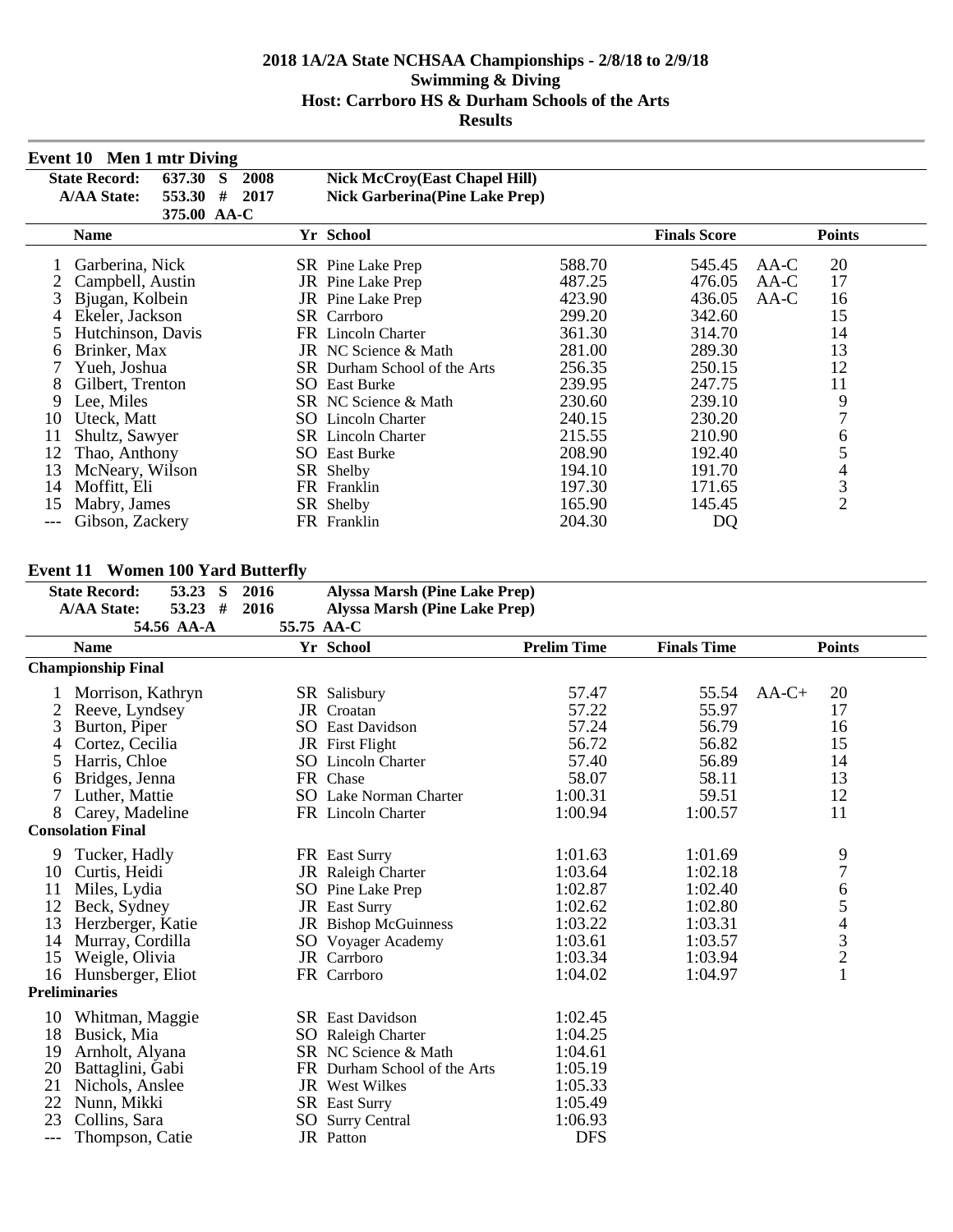|    | <b>Event 12 Men 100 Yard Butterfly</b> |      |                                     |                    |                    |                |  |  |  |
|----|----------------------------------------|------|-------------------------------------|--------------------|--------------------|----------------|--|--|--|
|    | 47.33 S<br><b>State Record:</b>        | 2006 | <b>Ricky Berens (S Mecklenburg)</b> |                    |                    |                |  |  |  |
|    | 48.26 #<br><b>A/AA State:</b>          | 2016 | <b>Will Macmillan (Carrboro)</b>    |                    |                    |                |  |  |  |
|    | 49.06 AA-A                             |      | 50.07 AA-C                          |                    |                    |                |  |  |  |
|    | <b>Name</b>                            |      | Yr School                           | <b>Prelim Time</b> | <b>Finals Time</b> | <b>Points</b>  |  |  |  |
|    | <b>Championship Final</b>              |      |                                     |                    |                    |                |  |  |  |
|    | Hamlet, Thomas                         |      | <b>JR</b> Bishop McGuinness         | 51.36              | 51.06              | 20             |  |  |  |
| 2  | Whipple, Zach                          |      | <b>SO</b> Lincoln Charter           | 51.48              | 51.48              | 17             |  |  |  |
| 3  | Holder, Nate                           |      | FR Atkins                           | 52.13              | 52.07              | 16             |  |  |  |
| 4  | McCosh, Ethan                          |      | FR Foard, F. T.                     | 53.00              | 52.41              | 15             |  |  |  |
| 5  | Barker, Will                           |      | FR Croatan                          | 52.48              | 52.43              | 14             |  |  |  |
| 6  | Thakur, Jake                           |      | SO Mountain Island Charter          | 53.90              | 52.45              | 13             |  |  |  |
| 7  | Setzer, Alexander                      |      | JR Ledford                          | 54.41              | 54.12              | 12             |  |  |  |
| 8  | Hoscila, AJ                            |      | SR Roanoke Rapids                   | 54.15              | 55.06              | 11             |  |  |  |
|    | <b>Consolation Final</b>               |      |                                     |                    |                    |                |  |  |  |
| 9  | Snider, Micheal                        |      | SR Central Academy                  | 55.65              | 54.13              | 9              |  |  |  |
| 10 | Sacchetti, Mario                       |      | SO Patton                           | 55.35              | 55.31              | $\overline{7}$ |  |  |  |
| 11 | Duncan, Alex                           |      | SR Elkin                            | 54.73              | 55.44              | 6              |  |  |  |
| 12 | Palmer, Mitch                          |      | <b>SR</b> Central Academy           | 54.81              | 55.52              | 54321          |  |  |  |
| 13 | Gilliam, Nolan                         |      | <b>JR</b> East Surry                | 56.08              | 56.02              |                |  |  |  |
| 14 | Ganesan, Aravind                       |      | JR Raleigh Charter                  | 55.90              | 56.27              |                |  |  |  |
| 15 | Reddick, Wiley                         |      | SR Comm School of Davidson          | 56.14              | 56.49              |                |  |  |  |
| 16 | Norris, Langdon                        |      | SR Nash Central                     | 56.76              | 57.48              |                |  |  |  |
|    | <b>Preliminaries</b>                   |      |                                     |                    |                    |                |  |  |  |
| 17 | Charles, Emile                         |      | JR NC Science & Math                | 56.77              |                    |                |  |  |  |
| 18 | Congiusta, Matthew                     |      | SO Raleigh Charter                  | 57.17              |                    |                |  |  |  |
| 19 | Baker, Jay                             |      | FR Durham School of the Arts        | 57.49              |                    |                |  |  |  |
| 20 | Dominguez, Nelson                      |      | <b>SO</b> East Burke                | 57.96              |                    |                |  |  |  |
| 21 | Knight, O'Brien                        |      | <b>SR</b> East Gaston               | 58.12              |                    |                |  |  |  |
| 22 | Little, Grant                          |      | <b>JR</b> North Davidson            | 59.10              |                    |                |  |  |  |
| 23 | Maniet, Alan                           |      | <b>SR</b> First Flight              | 1:00.41            |                    |                |  |  |  |
| 24 | Bowman, Donnie                         |      | <b>SR</b> Highlands Tech            | 1:01.58            |                    |                |  |  |  |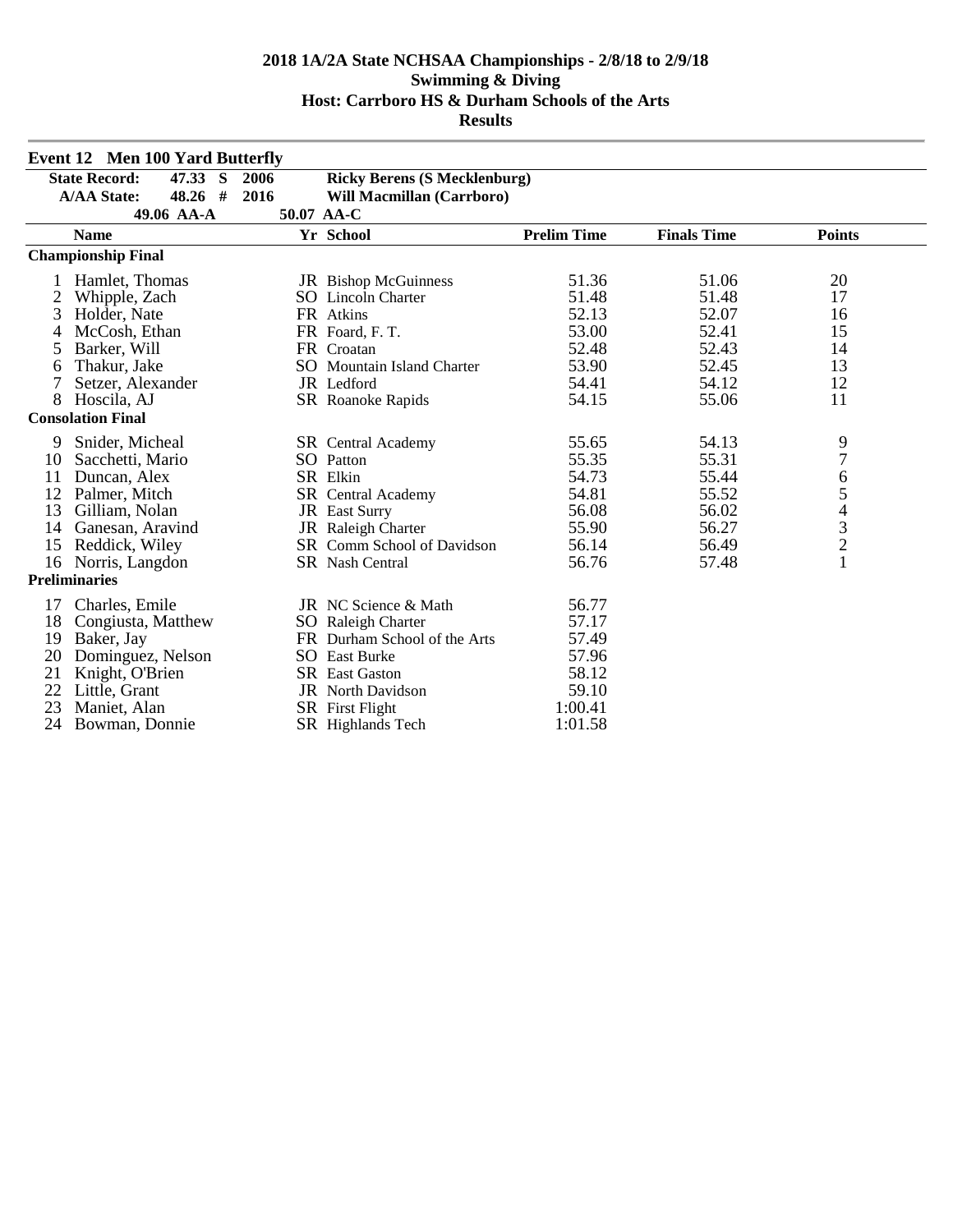|    | <b>Event 13 Women 100 Yard Freestyle</b> |      |                                       |                    |                    |                |  |  |
|----|------------------------------------------|------|---------------------------------------|--------------------|--------------------|----------------|--|--|
|    | <b>State Record:</b><br>49.68 S          | 2014 | Emily Allen (Hough, W.A.)             |                    |                    |                |  |  |
|    | <b>A/AA State:</b><br>$50.64$ #          | 2016 | <b>Christina Lappin(Lincoln Char)</b> |                    |                    |                |  |  |
|    | 50.41 AA-A<br>51.17 AA-C                 |      |                                       |                    |                    |                |  |  |
|    | <b>Name</b>                              |      | Yr School                             | <b>Prelim Time</b> | <b>Finals Time</b> | <b>Points</b>  |  |  |
|    | <b>Championship Final</b>                |      |                                       |                    |                    |                |  |  |
|    | Accordino, Allyson                       |      | JR Pine Lake Prep                     | 52.35              | 51.18              | 20             |  |  |
| 2  | Olson, Sarah                             |      | <b>JR</b> Wilkes Central              | 51.50              | 51.53              | 17             |  |  |
| 3  | Merry, Anneliese                         |      | JR Carrboro                           | 52.22              | 52.07              | 16             |  |  |
|    | Daly, Rachel                             |      | SO Pine Lake Prep                     | 52.84              | 53.01              | 15             |  |  |
| 5  | Dennis, Morgan                           |      | <b>SO</b> North Davidson              | 53.65              | 53.48              | 14             |  |  |
| 6  | Hopper, Ariel                            |      | JR Lake Norman Charter                | 54.10              | 54.07              | 13             |  |  |
| 7  | Rubel, Anna                              |      | <b>SO</b> Lake Norman Charter         | 55.27              | 55.97              | 12             |  |  |
| 8  | Milem, Emma                              |      | SR Gray Stone Day                     | 56.19              | 57.64              | 11             |  |  |
|    | <b>Consolation Final</b>                 |      |                                       |                    |                    |                |  |  |
| 9  | Domitrovits, Lydia                       |      | JR Croatan                            | 56.30              | 56.53              | 9              |  |  |
| 10 | Auten, Rose                              |      | SR Pine Lake Prep                     | 56.75              | 56.68              | $\overline{7}$ |  |  |
| 11 | Manion, Lauren                           |      | FR Lincoln Charter                    | 56.65              | 56.71              | 6              |  |  |
| 12 | Breaux, Emily                            |      | SR Northeastern                       | 57.15              | 56.93              |                |  |  |
| 13 | Tunstall, Anne-Louise                    |      | <b>SR</b> East Surry                  | 56.70              | 56.97              |                |  |  |
| 14 | McClure, Kadira                          |      | FR Patton                             | 56.27              | 56.99              |                |  |  |
| 15 | Godwin, Emma                             |      | <b>JR</b> Wheatmore                   | 56.78              | 57.09              | 54321          |  |  |
| 16 | Krol, Meghan                             |      | JR Albemarle                          | 57.00              | 57.20              |                |  |  |
|    | <b>Preliminaries</b>                     |      |                                       |                    |                    |                |  |  |
| 17 | Blanchard, Allison                       |      | JR South Point                        | 57.26              |                    |                |  |  |
| 18 | Lucas, Caroline                          |      | FR Patton                             | 57.55              |                    |                |  |  |
| 19 | Fritz, Katie                             |      | FR Wheatmore                          | 57.59              |                    |                |  |  |
| 20 | Credle, Bailey                           |      | SO Voyager Academy                    | 59.13              |                    |                |  |  |
| 21 | Hibbard, Ali                             |      | JR Voyager Academy                    | 59.57              |                    |                |  |  |
| 22 | Childress, Alexandra                     |      | FR North Stanly                       | 59.87              |                    |                |  |  |
| 23 | Connor, Julianna                         |      | <b>JR</b> Northeastern                | 59.97              |                    |                |  |  |
| 24 | Cole, Darah                              |      | SO Southside                          | 1:00.99            |                    |                |  |  |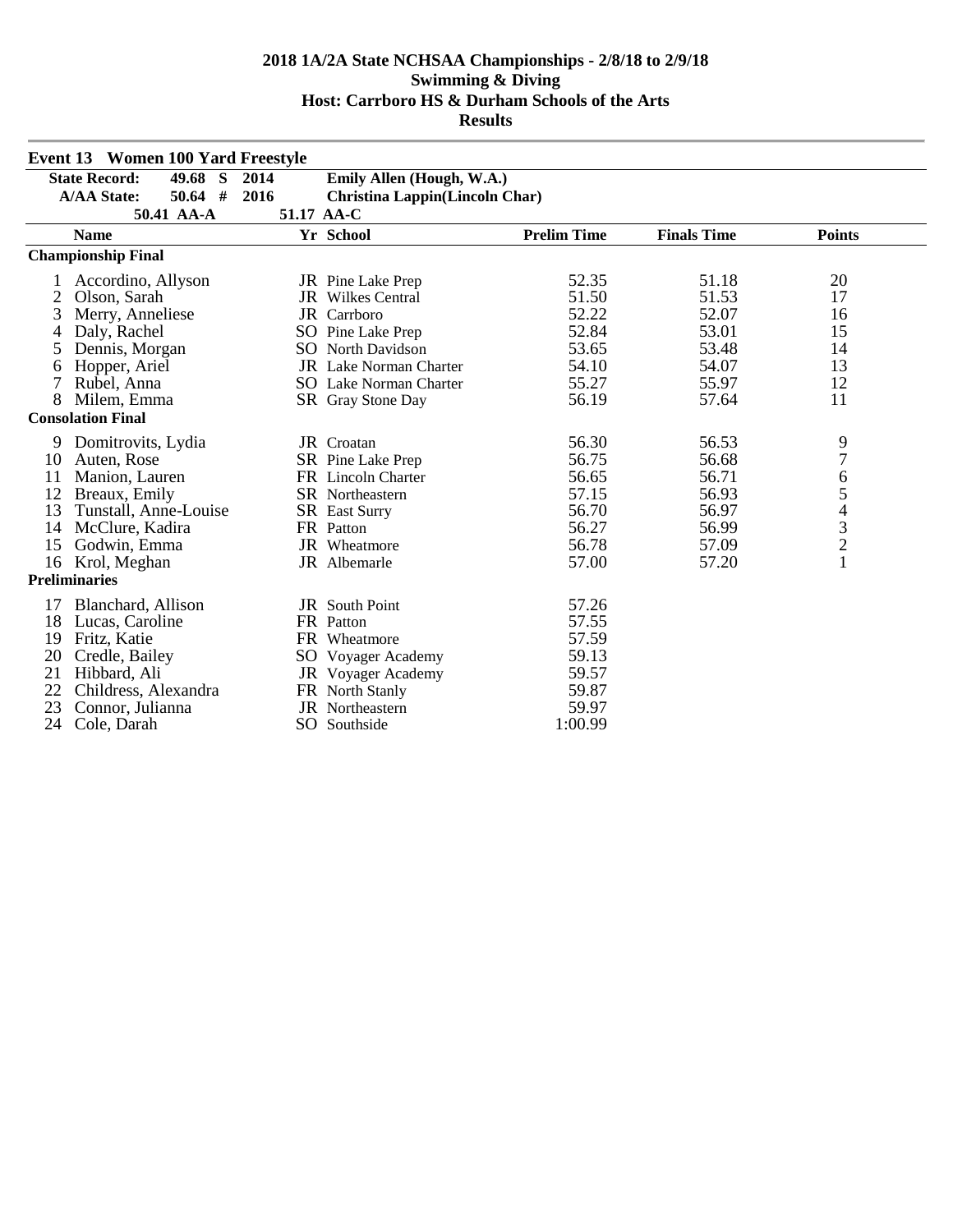|       | Event 14 Men 100 Yard Freestyle           |      |                                   |                    |                    |                                            |  |  |
|-------|-------------------------------------------|------|-----------------------------------|--------------------|--------------------|--------------------------------------------|--|--|
|       | <b>State Record:</b><br>44.64<br><b>S</b> | 2017 | <b>Jack Messenger (Broughton)</b> |                    |                    |                                            |  |  |
|       | $45.12$ #<br><b>A/AA State:</b>           | 2012 | <b>Joe Bonk (Raleigh Charter)</b> |                    |                    |                                            |  |  |
|       | 45.06 AA-A                                |      | 45.80 AA-C                        |                    |                    |                                            |  |  |
|       | <b>Name</b>                               |      | Yr School                         | <b>Prelim Time</b> | <b>Finals Time</b> | <b>Points</b>                              |  |  |
|       | <b>Championship Final</b>                 |      |                                   |                    |                    |                                            |  |  |
|       | Nowacek, Jackson                          |      | <b>FR</b> East Carteret           | 48.76              | 47.78              | 20                                         |  |  |
| 2     | O'Connell, Cade                           |      | <b>SR</b> Lake Norman Charter     | 49.04              | 48.49              | 17                                         |  |  |
| 3     | Heidkamp, George                          |      | JR NC Science & Math              | 48.82              | 48.89              | 16                                         |  |  |
| 4     | Stratton, Neal                            |      | <b>SO</b> Lincoln Charter         | 49.32              | 49.01              | 15                                         |  |  |
| 5     | Powe, Harrison                            |      | FR Lake Norman Charter            | 49.64              | 49.19              | 14                                         |  |  |
| 6     | Das, AJ                                   |      | FR Pine Lake Prep                 | 49.43              | 49.39              | 13                                         |  |  |
| 7     | Sims, Myles                               |      | SR Durham School of the Arts      | 50.12              | 50.14              | 12                                         |  |  |
| 8     | Loveless, Colby                           |      | SO Croatan                        | 50.25              | 50.64              | 11                                         |  |  |
|       | <b>Consolation Final</b>                  |      |                                   |                    |                    |                                            |  |  |
| 9     | Harding, Cameron                          |      | <b>SR</b> East Carteret           | 50.65              | 49.71              | 9                                          |  |  |
| 10    | Storie, Jonathan                          |      | JR Pine Lake Prep                 | 50.75              | 50.29              | $\overline{7}$                             |  |  |
| 11    | Tubaugh, Hodges                           |      | JR Washington                     | 51.00              | 50.40              | 6                                          |  |  |
| 12    | Ostrander, Benjamin                       |      | SR Gray Stone Day                 | 50.47              | 50.62              | 5                                          |  |  |
| 13    | Airheart, Hayden                          |      | <b>JR</b> Mount Pleasant          | 51.82              | 51.81              | $\begin{array}{c} 4 \\ 3 \\ 2 \end{array}$ |  |  |
| 14    | Ward, Ian                                 |      | JR Carrboro                       | 51.56              | 52.09              |                                            |  |  |
| 15    | Cheifetz, Adam                            |      | JR Voyager Academy                | 51.36              | 52.30              |                                            |  |  |
| 16    | Burton, Roarke                            |      | JR Salisbury                      | 50.42              | 52.33              | $\mathbf{1}$                               |  |  |
|       | <b>Preliminaries</b>                      |      |                                   |                    |                    |                                            |  |  |
| 17    | Schmidt, Harrison                         |      | JR Washington                     | 52.26              |                    |                                            |  |  |
| 18    | Hargrave, Hunter                          |      | SR Roanoke Rapids                 | 52.48              |                    |                                            |  |  |
| 19    | McQuitty, Calvin                          |      | SR Franklin                       | 52.78              |                    |                                            |  |  |
| 20    | Ploplis, Reilly                           |      | JR Gray Stone Day                 | 52.92              |                    |                                            |  |  |
| 21    | Lyon, Jack                                |      | SO Rosewood                       | 53.08              |                    |                                            |  |  |
| 22    | McNulty, Colin                            |      | SO Carolina International         | 53.15              |                    |                                            |  |  |
| $---$ | Johnson, Samuel                           |      | SO Atkins                         | <b>DFS</b>         |                    |                                            |  |  |
| ---   | Inabinett, Blake                          |      | SR Lexington                      | <b>DFS</b>         |                    |                                            |  |  |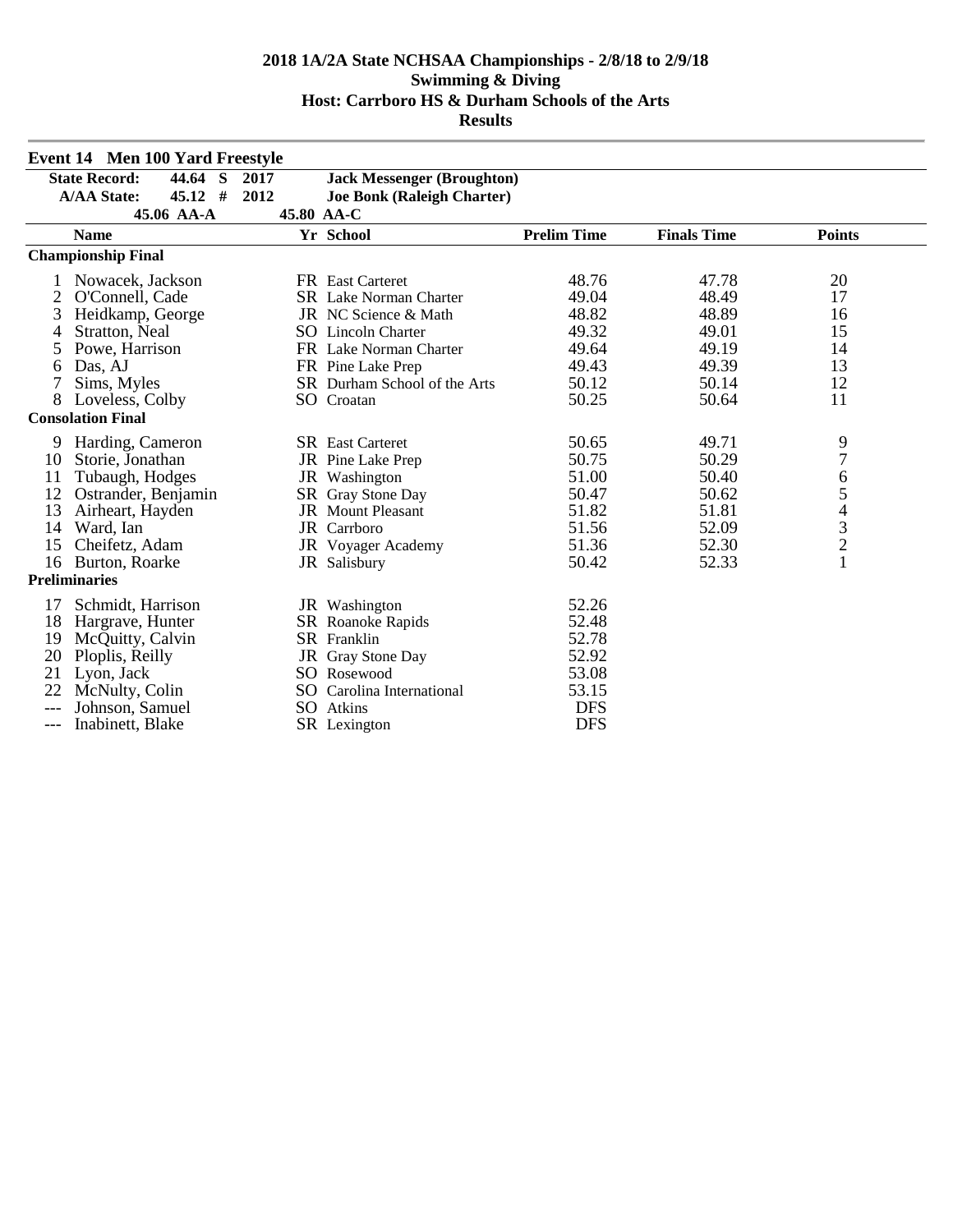|      | <b>Event 15 Women 500 Yard Freestyle</b> |      |                                     |                  |                    |                |  |  |
|------|------------------------------------------|------|-------------------------------------|------------------|--------------------|----------------|--|--|
|      | $4:40.98$ S<br><b>State Record:</b>      | 2014 | <b>Hannah Moore (Green Hope)</b>    |                  |                    |                |  |  |
|      | $4:49.20$ #<br><b>A/AA State:</b>        | 2010 | <b>Kelly Ann Baird (W Davidson)</b> |                  |                    |                |  |  |
|      | 4:57.09 AA-C<br>$4:52.12$ AA-A           |      |                                     |                  |                    |                |  |  |
|      | <b>Name</b>                              |      | Yr School                           | <b>Seed Time</b> | <b>Finals Time</b> | <b>Points</b>  |  |  |
| 1    | Willis, Sydney                           |      | SR Raleigh Charter                  | 5:13.23          | 4:58.27            | 20             |  |  |
|      | Knorr, Emily                             |      | FR Salisbury                        | 5:09.28          | 4:59.18            | 17             |  |  |
| 3    | Baca, Paloma                             |      | JR Carrboro                         | 5:09.58          | 5:01.39            | 16             |  |  |
| $*4$ | Bridges, Jenna                           |      | FR Chase                            | 5:22.75          | 5:16.73            | 14.50          |  |  |
| $*4$ | Ellison, Hannalee                        |      | SO Raleigh Charter                  | 5:25.65          | 5:16.73            | 14.50          |  |  |
| 6    | Schimmoller, Jennifer                    |      | FR Lake Norman Charter              | 5:28.59          | 5:20.20            | 13             |  |  |
|      | Whitman, Ella                            |      | FR East Davidson                    | 5:26.27          | 5:25.06            | 12             |  |  |
| 8    | Eustice, Annamarie                       |      | SR NC Science & Math                | 5:27.18          | 5:26.15            | 11             |  |  |
| 9    | Tucker, Hadly                            |      | FR East Surry                       | 5:36.10          | 5:26.35            | 9              |  |  |
| 10   | Schauss, Kate                            |      | SR Raleigh Charter                  | 5:38.59          | 5:27.65            | $\overline{7}$ |  |  |
| 11   | Roberts, Taylor                          |      | FR Franklin Academy                 | 5:40.75          | 5:37.06            | 6              |  |  |
| 12   | Lester, Ashton                           |      | <b>JR</b> West Davidson             | 5:44.94          | 5:37.14            | 5              |  |  |
| 13   | Miller, Breanna                          |      | SR Gray Stone Day                   | 5:37.48          | 5:38.35            | $\overline{4}$ |  |  |
| 14   | Myers, Gina                              |      | SR Forbush                          | 5:41.36          | 5:39.16            | $\frac{3}{2}$  |  |  |
| 15   | Blackwell, Madeline                      |      | JR Lexington                        | 5:49.47          | 5:43.36            |                |  |  |
| 16   | Mode, Caroline                           |      | JR Manteo                           | 5:59.85          | 5:48.98            | $\mathbf{1}$   |  |  |
| 17   | Anderson, Bethany                        |      | SR Hayesville                       | 5:42.11          | 5:49.16            |                |  |  |
| 18   | Fyler, Elizabeth                         |      | FR Oak Grove                        | 5:49.28          | 5:51.42            |                |  |  |
| 19   | Cupples, Addison                         |      | JR Pine Lake Prep                   | 5:53.01          | 5:52.27            |                |  |  |
| 20   | Cooke, Eden                              |      | <b>JR</b> North Davidson            | 5:59.65          | 5:55.16            |                |  |  |
| 21   | Scott-Benson, Roise                      |      | SO Voyager Academy                  | 6:00.69          | 5:56.23            |                |  |  |
| 22   | Cook, Kinsey                             | SO   | Gray Stone Day                      | 5:44.49          | 5:56.86            |                |  |  |
| 23   | Turner, Chloe                            |      | SR Carrboro                         | 6:01.09          | 6:02.00            |                |  |  |
| ---  | DeCann, Abby                             |      | FR Lincoln Charter                  | 5:38.52          | DQ                 |                |  |  |

## **Event 16 Men 500 Yard Freestyle**

| State Record: 4:25.52 S 2006 |                   |                                    | <b>Charlie Houchin (Enloe)</b> |
|------------------------------|-------------------|------------------------------------|--------------------------------|
| $A/AA$ State: 4:33.98 # 2017 |                   |                                    | <b>Ethan Knorr (Salisbury)</b> |
|                              | $A.20.04 \pm 1.1$ | $\sim$ 4.22 $\sim$ 1 $\sim$ $\sim$ |                                |

|    | 4:29.04 AA-A       | 4:33.61 AA-C |                               |                  |                    |                         |
|----|--------------------|--------------|-------------------------------|------------------|--------------------|-------------------------|
|    | <b>Name</b>        |              | Yr School                     | <b>Seed Time</b> | <b>Finals Time</b> | <b>Points</b>           |
|    | Dant, Ross         |              | <b>JR</b> Newton-Conover      | 4:35.99          | $4:26.97# AA-A+$   | 20                      |
|    | Knorr, Ethan       |              | SR Salisbury                  | 4:50.39          | 4:37.01            | 17                      |
| 3  | McCray, John David |              | SR Croatan                    | 4:46.70          | 4:46.22            | 16                      |
| 4  | Karre, Paul        |              | <b>JR</b> Newton-Conover      | 4:55.20          | 4:48.38            | 15                      |
| 5  | Hershfeld, Emerson |              | JR Raleigh Charter            | 5:02.73          | 4:49.14            | 14                      |
| 6  | Carpenter, Hayden  |              | SO Union Academy              | 4:59.86          | 4:51.34            | 13                      |
|    | McCosh, Ethan      |              | FR Foard, F.T.                | 4:59.70          | 4:51.79            | 12                      |
| 8  | Holcomb, Jackson   |              | SR Durham School of the Arts  | 4:59.68          | 4:52.42            | 11                      |
| 9  | Roten, Landon      |              | FR Oak Grove                  | 4:58.90          | 4:57.31            | 9                       |
| 10 | Yuan, Allen        |              | SR Raleigh Charter            | 5:08.79          | 5:00.83            | $\overline{7}$          |
| 11 | Pilson, Robert     |              | SO Raleigh Charter            | 5:11.22          | 5:00.89            | 6                       |
| 12 | Lancaster, Trey    |              | SR Tarboro                    | 5:04.36          | 5:04.25            | 5                       |
| 13 | Luther, Glenn      |              | <b>SR</b> Lake Norman Charter | 5:17.66          | 5:08.54            | $\overline{4}$          |
| 14 | Bausinger, Steven  |              | SO Central Academy            | 5:11.07          | 5:10.73            | $\overline{\mathbf{3}}$ |
| 15 | Thornburg, Nathan  |              | SO Pine Lake Prep             | 5:20.44          | 5:13.81            | $\overline{c}$          |
| 16 | DeWalt, Kieran     |              | FR Carrboro                   | 5:18.22          | 5:15.74            |                         |
| 17 | Hunter, Corbin     |              | SO Carrboro                   | 5:18.09          | 5:17.12            |                         |
| 18 | Bartro, Grady      |              | JR North Lincoln              | 5:17.26          | 5:17.87            |                         |
| 19 | Baugher, Jake      |              | JR Comm School of Davidson    | 5:24.40          | 5:23.03            |                         |
| 20 | Bryant, Nick       |              | <b>SO</b> North Surry         | 5:29.95          | 5:23.95            |                         |
| 21 | Inabinett, Blake   |              | SR Lexington                  | 5:34.18          | 5:29.65            |                         |
| 22 | Wilson, Ben        |              | SO Raleigh Charter            | 5:36.74          | 5:30.75            |                         |
| 23 | Mercer, Cameron    |              | <b>JR</b> North Davidson      | 5:33.06          | 5:33.55            |                         |
| 24 | Ira, Dalton        |              | SR Rosewood                   | 5:39.36          | 5:35.98            |                         |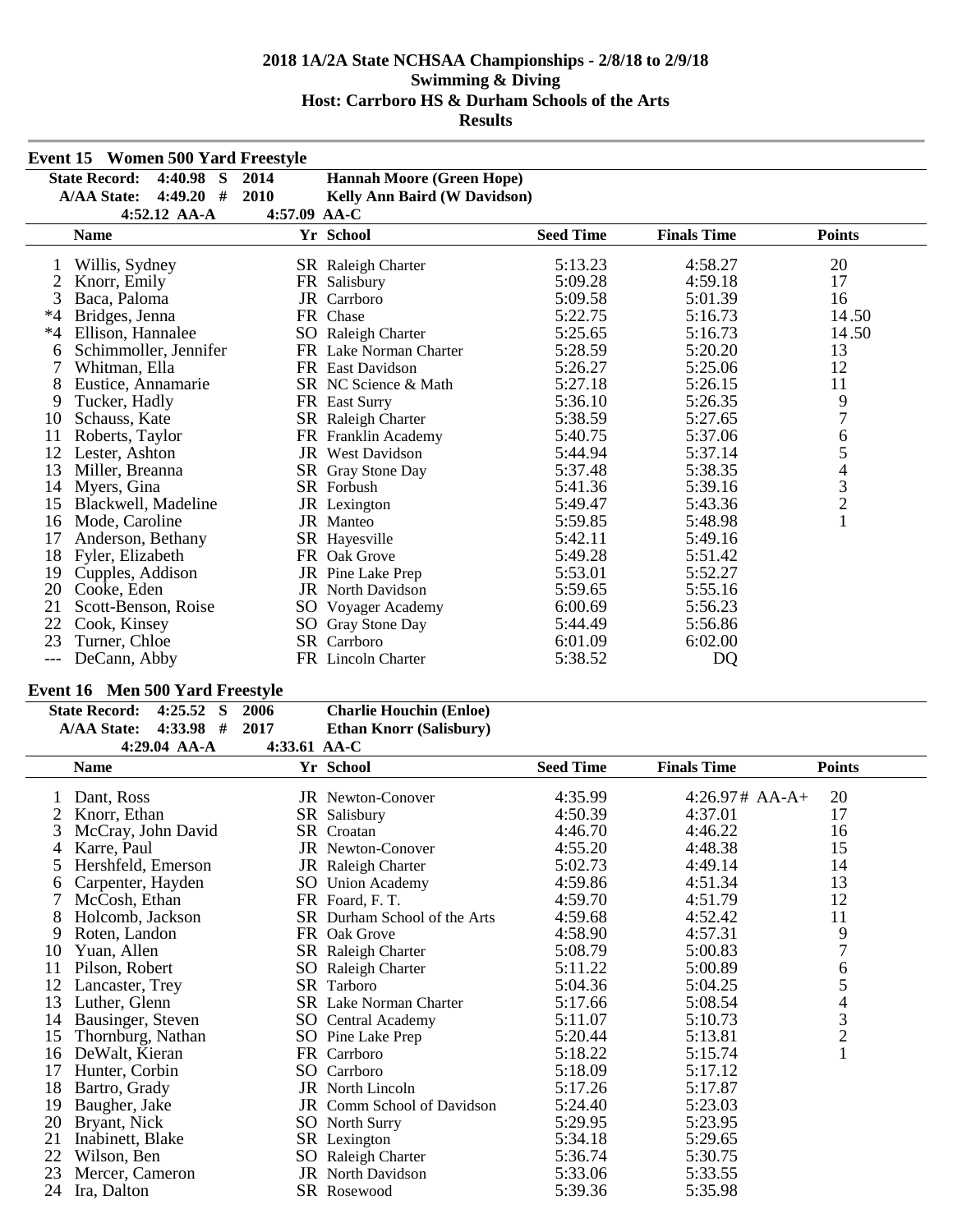|    | <b>Event 17 Women 200 Yard Freestyle Relay</b>      |                           |                                  |                                     |               |  |  |
|----|-----------------------------------------------------|---------------------------|----------------------------------|-------------------------------------|---------------|--|--|
|    | <b>State Record:</b><br>$1:33.22$ S<br>2014         | <b>Charlotte Catholic</b> |                                  |                                     |               |  |  |
|    | $1:36.84$ #<br>2016<br><b>A/AA State:</b>           | <b>Pine Lake Prep</b>     |                                  |                                     |               |  |  |
|    | $1:35.67$ AA-A                                      | 1:37.32 AA-C              |                                  |                                     |               |  |  |
|    | <b>Team</b>                                         | <b>Relay</b>              | <b>Prelim Time</b>               | <b>Finals Time</b>                  | <b>Points</b> |  |  |
|    | <b>Championship Final</b>                           |                           |                                  |                                     |               |  |  |
|    | 1 Pine Lake Prep                                    |                           | 1:41.68                          | 1:39.65                             | 40            |  |  |
|    | 1) Accordino, Allyson JR                            | 2) Auten, Rose SR         | 3) Rasbornik, Kensley SR         | 4) Daly, Rachel SO                  |               |  |  |
|    | 2 Raleigh Charter                                   |                           | 1:42.58                          | 1:41.02                             | 34            |  |  |
|    | 1) Peck, Emma SR                                    | 2) Ellison, Hannalee SO   | 3) Parsons, Sydney SR            | 4) Willis, Sydney SR                |               |  |  |
|    | 3 Lincoln Charter                                   |                           | 1:42.66                          | 1:42.35                             | 32            |  |  |
|    | 1) Lappin, Julianna JR<br>4 Comm School of Davidson | 2) Carey, Madeline FR     | 3) Manion, Lauren FR<br>1:42.84  | 4) Harris, Chloe SO<br>1:42.64      | 30            |  |  |
|    | 1) Gosnell, Emily SR                                | 2) Poslinski, Katelyn JR  | 3) Glover, Hannah JR             | 4) Nelson, Emme SO                  |               |  |  |
|    | 5 East Surry                                        |                           | 1:43.03                          | 1:43.09                             | 28            |  |  |
|    | 1) Tucker, Avery SO                                 | 2) Beck, Sydney JR        | 3) Tunstall, Anne-Louise SR      | 4) Tucker, Hadly FR                 |               |  |  |
|    | 6 Lake Norman Charter                               |                           | 1:44.16                          | 1:43.45                             | 26            |  |  |
|    | 1) Schimmoller, Jennifer FR                         | 2) Luther, Mattie SO      | 3) Penner, Johannah SR           | 4) Macfee, Caroline JR              |               |  |  |
|    | 7 North Davidson                                    |                           | 1:46.29                          | 1:45.93                             | 24            |  |  |
|    | 1) Dennis, Morgan SO                                | 2) Miller, Parker SR      | 3) Leatherman, Gracie SR         | 4) Hostetter, Maggie SR             |               |  |  |
|    | 8 Elkin                                             |                           | 1:45.86                          | 1:47.32                             | 22            |  |  |
|    | 1) Soos, Bianka SR<br><b>Consolation Final</b>      | 2) Sidden, Katie SO       | 3) Libbert, Harper SO            | 4) Schweikert, Maia JR              |               |  |  |
|    |                                                     |                           |                                  |                                     |               |  |  |
| 9  | Patton                                              |                           | 1:46.66                          | 1:46.27                             | 18            |  |  |
|    | 1) Lucas, Caroline FR<br>10 Carrboro                | 2) Sacchetti, Emma FR     | 3) Lucas, Grace SO<br>1:47.66    | 4) McClure, Kadira FR<br>1:46.84    | 14            |  |  |
|    | 1) Sullenger, Cynthia JR                            | 2) Carroll, Lucy SO       | 3) Hunsberger, Eliot FR          | 4) Weigle, Olivia JR                |               |  |  |
|    | 11 North Stanly                                     |                           | 1:47.69                          | 1:48.02                             | 12            |  |  |
|    | 1) Gibson, Rachel FR                                | 2) Almond, Emily SO       | 3) Childress, Alexandra FR       | 4) Lentz, Colbie SO                 |               |  |  |
|    | 12 Gray Stone Day                                   |                           | 1:48.09                          | 1:48.44                             | 10            |  |  |
|    | 1) Carperter, Katherine SO                          | 2) Cook, Kinsey SO        | 3) Miller, Breanna SR            | 4) Milem, Emma SR                   |               |  |  |
|    | 13 Wheatmore                                        |                           | 1:48.61                          | 1:48.77                             | 8             |  |  |
|    | 1) Godwin, Emma JR                                  | 2) Lambeth, Erin SO       | 3) Fritz, Kyndall SO             | 4) Fritz, Katie FR                  |               |  |  |
|    | 14 NC Science & Math                                | 2) Woodard, Alexa SR      | 1:49.03<br>3) Dalsimer, Aimee SR | 1:49.17<br>4) Eustice, Annamarie SR | 6             |  |  |
| 15 | 1) Desai, Rhea JR<br>South Point                    |                           | 1:49.68                          | 1:49.80                             | 4             |  |  |
|    | 1) Wagner, Macie SO                                 | 2) Hyde, Olivia JR        | 3) Walker, Mary SO               | 4) Blanchard, Allison JR            |               |  |  |
|    | 16 First Flight                                     |                           | 1:50.29                          | 1:50.51                             | 2             |  |  |
|    | 1) Cortez, Cecilia JR                               | 2) Bouker, Casey SR       | 3) Holcomb, Anne SO              | 4) Wallace, Savannah SR             |               |  |  |
|    | <b>Preliminaries</b>                                |                           |                                  |                                     |               |  |  |
|    | 17 Voyager Academy                                  |                           | 1:50.54                          |                                     |               |  |  |
|    | 1) Credle, Bailey SO                                | 2) Guerrier, Hannah SR    | 3) Scott-Benson, Roise SO        | 4) Hibbard, Ali JR                  |               |  |  |
|    | 18 Bishop McGuinness                                |                           | 1:50.73                          |                                     |               |  |  |
|    | 1) Agarwala, Sunita FR                              | 2) Bourgeois, Megan FR    | 3) Herzberger, Katie JR          | 4) Barr, Bridget FR                 |               |  |  |
|    | 19 West Wilkes                                      |                           | 1:51.96                          |                                     |               |  |  |
|    | 1) Nichols, Anslee JR<br>20 Nash Central            | 2) Handy, Noelle SR       | 3) Smithey, Morgan JR<br>1:52.05 | 4) Handy, Kaitlyn SR                |               |  |  |
|    | 1) Winston, Rachel FR                               | 2) Smith, Allison SO      | 3) Lamm, Sarah SR                | 4) Hicks, Sarah JR                  |               |  |  |
|    | 21 Franklin Academy                                 |                           | 1:52.90                          |                                     |               |  |  |
|    | 1) Roberts, Taylor FR                               | 2) Stephan, Niamh JR      | 3) Stephan, Ashlynn SO           | 4) Allen, Julia SO                  |               |  |  |
|    | 22 Hendersonville                                   |                           | 1:53.43                          |                                     |               |  |  |
|    | 1) Salvaggio, Mia JR                                | 2) Keyzer, Madison SO     | 3) Ayala, Katherine SO           | 4) Lubian-Lopez, Karina SR          |               |  |  |
|    | 23 East Carteret                                    |                           | 1:56.11                          |                                     |               |  |  |
|    | 1) Fulcher, Eleanor FR                              | 2) Williamson, Chloe      | 3) Harmelink, Janie              | 4) Golden, Sarah JR                 |               |  |  |
|    | 24 West Davidson                                    |                           | 1:58.01                          |                                     |               |  |  |
|    | 1) Nebrich, Mary                                    | 2) Owens, Olivia          | 3) Owens, Kailyn JR              | 4) Lester, Ashton JR                |               |  |  |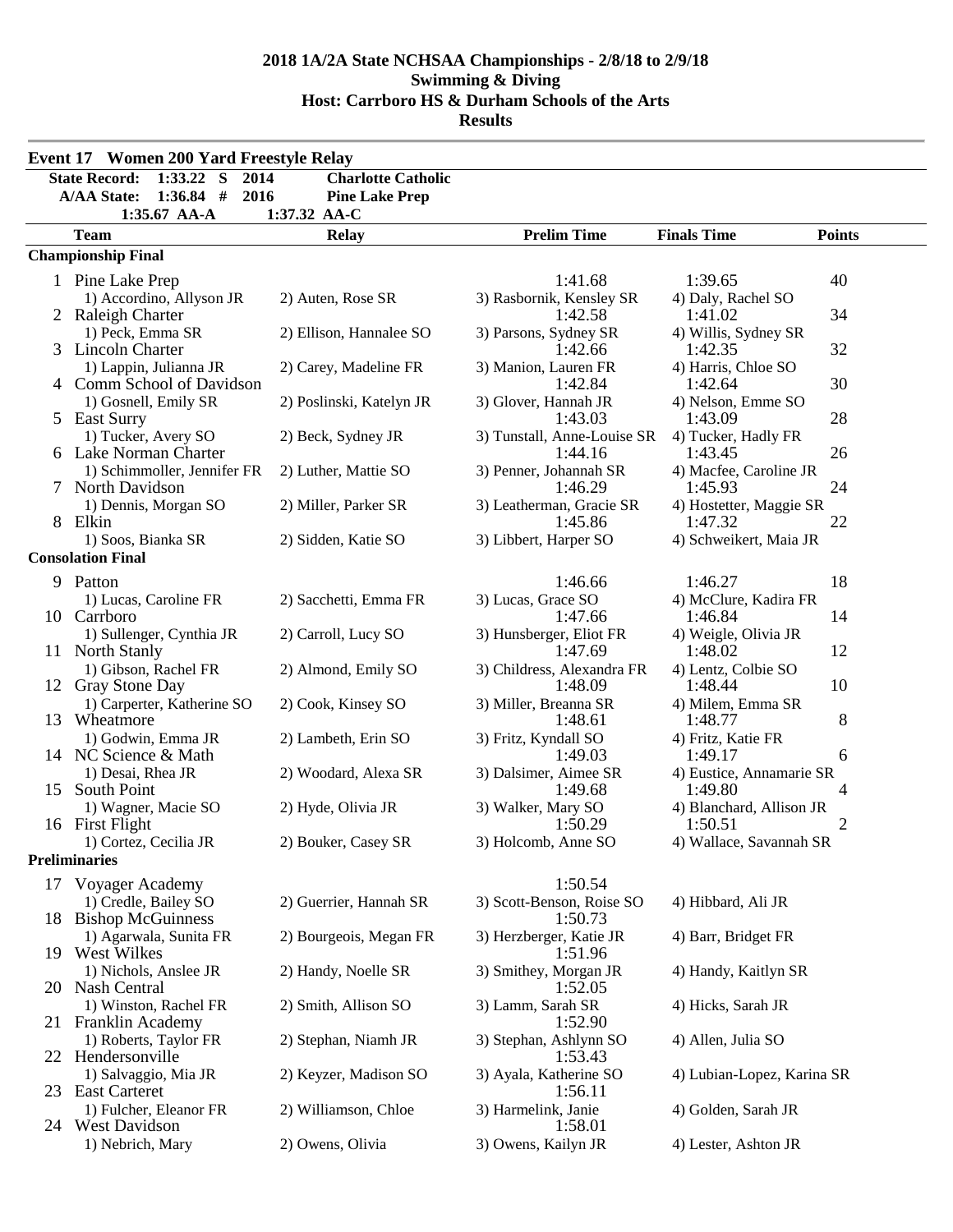|               | <b>Event 18 Men 200 Yard Freestyle Relay</b>                             |                                         |                         |                          |               |
|---------------|--------------------------------------------------------------------------|-----------------------------------------|-------------------------|--------------------------|---------------|
|               | <b>State Record:</b><br>$1:23.66$ S<br>$1:27.15$ #<br><b>A/AA State:</b> | Rose, J. H.<br>2014<br>2012<br>Carrboro |                         |                          |               |
|               | 1:24.94 AA-A                                                             | 1:26.18 AA-C                            |                         |                          |               |
|               | <b>Team</b>                                                              | <b>Relay</b>                            | <b>Prelim Time</b>      | <b>Finals Time</b>       | <b>Points</b> |
|               | <b>Championship Final</b>                                                |                                         |                         |                          |               |
|               | 1 Lincoln Charter                                                        |                                         | 1:31.61                 | 1:28.87                  | 40            |
|               | 1) Swicegood, Grant SR                                                   | 2) Law, Jackson SR                      | 3) Stratton, Neal SO    | 4) Whipple, Zach SO      |               |
|               | 2 NC Science & Math                                                      |                                         | 1:31.27                 | 1:29.64                  | 34            |
|               | 1) Charles, Emile JR                                                     | 2) Moomaw, Roger JR                     | 3) Sisk, Stonewall SR   | 4) Heidkamp, George JR   |               |
|               | 3 Lake Norman Charter                                                    |                                         | 1:32.36                 | 1:31.04                  | 32            |
|               | 1) Powe, Harrison FR                                                     | 2) Fieno, Joseph JR                     | 3) Chestnutt, Ryan JR   | 4) O'Connell, Cade SR    |               |
|               | 4 Bishop McGuinness                                                      |                                         | 1:34.40                 | 1:32.37                  | 30            |
|               | 1) Kohl, Issac FR                                                        | 2) Chase, Ethan JR                      | 3) Farley, Paul         | 4) Hamlet, Thomas JR     |               |
| $\mathcal{D}$ | North Davidson                                                           |                                         | 1:33.63                 | 1:32.53                  | 28            |
|               | 1) Day, John SR                                                          | 2) Little, Grant JR                     | 3) Davies, Nathan JR    | 4) Foster, Cooper JR     |               |
|               | 6 East Carteret                                                          |                                         | 1:33.79                 | 1:32.57                  | 26            |
|               | 1) Nowacek, Jackson FR                                                   | 2) Piner, Trent SR                      | 3) MacArthur, Samuel JR | 4) Harding, Cameron SR   |               |
|               | 7 Roanoke Rapids                                                         |                                         | 1:33.35                 | 1:32.61                  | 24            |
|               | 1) Hargrave, Hunter SR                                                   | 2) Walker, Jordan SR                    | 3) Tant, Garrett JR     | 4) Hoscila, AJ SR        |               |
|               | 8 Carrboro                                                               |                                         | 1:34.36                 | 1:35.11                  | 22            |
|               |                                                                          |                                         | 3) Pletzke, Harrison SR |                          |               |
|               | 1) Wurster, Lincoln SO                                                   | 2) Prakken, Alex SO                     |                         | 4) Ward, Ian JR          |               |
|               | <b>Consolation Final</b>                                                 |                                         |                         |                          |               |
| 9             | Comm School of Davidson                                                  |                                         | 1:35.19                 | 1:34.26                  | 18            |
|               | 1) Reddick, Wiley SR                                                     | 2) MacIntyre, Wilson SO                 | 3) Burrows, Matty FR    | 4) Russell, Ethan JR     |               |
|               | 10 Elkin                                                                 |                                         | 1:35.13                 | 1:36.01                  | 14            |
|               | 1) Duncan, Alex SR                                                       | 2) Burleson, Cameron SO                 | 3) Shugart, Brady FR    | 4) Sloop, Dockery SR     |               |
|               | 11 Raleigh Charter                                                       |                                         | 1:35.20                 | 1:36.05                  | 12            |
|               | 1) Hancock, Isaac JR                                                     | 2) Gimpl, Glen FR                       | 3) Yuan, Allen SR       | 4) McSorley, Duncan SO   |               |
|               | 12 Pine Lake Prep                                                        |                                         | 1:35.99                 | 1:36.12                  | 10            |
|               | 1) Das, AJ FR                                                            | 2) Kiral, David JR                      | 3) Gonzalez, Joshua SO  | 4) Storie, Jonathan JR   |               |
|               | 13 First Flight                                                          |                                         | 1:37.06                 | 1:36.25                  | 8             |
|               | 1) Gilbreath, Dagen SR                                                   | 2) Haynes, John SR                      | 3) Pugh, Bryce SR       | 4) Maniet, Alan SR       |               |
|               | 14 Washington                                                            |                                         | 1:37.00                 | 1:36.52                  | 6             |
|               | 1) Beach, Braeden SO                                                     | 2) Myers, Taylor SR                     | 3) Pippin, Tripp SO     | 4) Tubaugh, Hodges JR    |               |
|               | 15 Currituck                                                             |                                         | 1:37.34                 | 1:36.53                  | 4             |
|               | 1) McLaughlin, Chase SR                                                  | 2) Condon, Ryan SR                      | 3) Fletcher, Samuel     | 4) Gillette, Jonathan SR |               |
|               | 16 Franklin                                                              |                                         | 1:37.79                 | 1:37.42                  | 2             |
|               | 1) McQuitty, Calvin SR                                                   | 2) Burton, Timothy SR                   | 3) Angel, Phillip JR    | 4) Gurney, Seth JR       |               |
|               | <b>Preliminaries</b>                                                     |                                         |                         |                          |               |
|               |                                                                          |                                         |                         |                          |               |
|               | 17 Lexington                                                             |                                         | 1:38.51                 |                          |               |
|               | 1) Blackerby, Charlie FR                                                 | 2) Blackerby, Liam JR                   | 3) Haut, Isaac FR       | 4) Inabinett, Blake SR   |               |
|               | 18 Oak Grove                                                             |                                         | 1:38.65                 |                          |               |
|               | 1) Chapel, Alex SO                                                       | 2) Vanweerdhuizen, Mason                | 3) Rodriguez, Gabe SO   | 4) Roten, Landon FR      |               |
|               | 19 East Gaston                                                           |                                         | 1:38.90                 |                          |               |
|               | 1) Jones, Chase SR                                                       | 2) Beumer, Bradley                      | 3) Hawkins, Jonathon SR | 4) Knight, O'Brien SR    |               |
|               | 20 North Surry                                                           |                                         | 1:39.19                 |                          |               |
|               | 1) York, Hunter FR                                                       | 2) Jones, Drew SR                       | 3) Isaacs, Caleb SR     | 4) Bryant, Nick SO       |               |
| 21            | South Rowan                                                              |                                         | 1:39.28                 |                          |               |
|               | 1) Hurd, Cameron JR                                                      | 2) Reynolds, Christian JR               | 3) Severt, Noah JR      | 4) Bumgarner, Blaise JR  |               |
|               | 22 East Burke                                                            |                                         | 1:40.11                 |                          |               |
|               | 1) Welch, Riley SR                                                       | 2) Teague, Marshall                     | 3) Dominguez, Nelson SO | 4) Walker, Brett SR      |               |
| 23            | Salisbury                                                                |                                         | 1:40.28                 |                          |               |
|               | 1) Holden, David JR                                                      | 2) Drye, Adam SR                        | 3) Amin, Roshen SO      | 4) Steinman, Joe SR      |               |
|               | 24 Clinton                                                               |                                         | 1:40.94                 |                          |               |
|               | 1) Flores, Ricardo SO                                                    | 2) Pike, Justin                         | 3) Hales, William SR    | 4) Taylor, Reid JR       |               |
|               |                                                                          |                                         |                         |                          |               |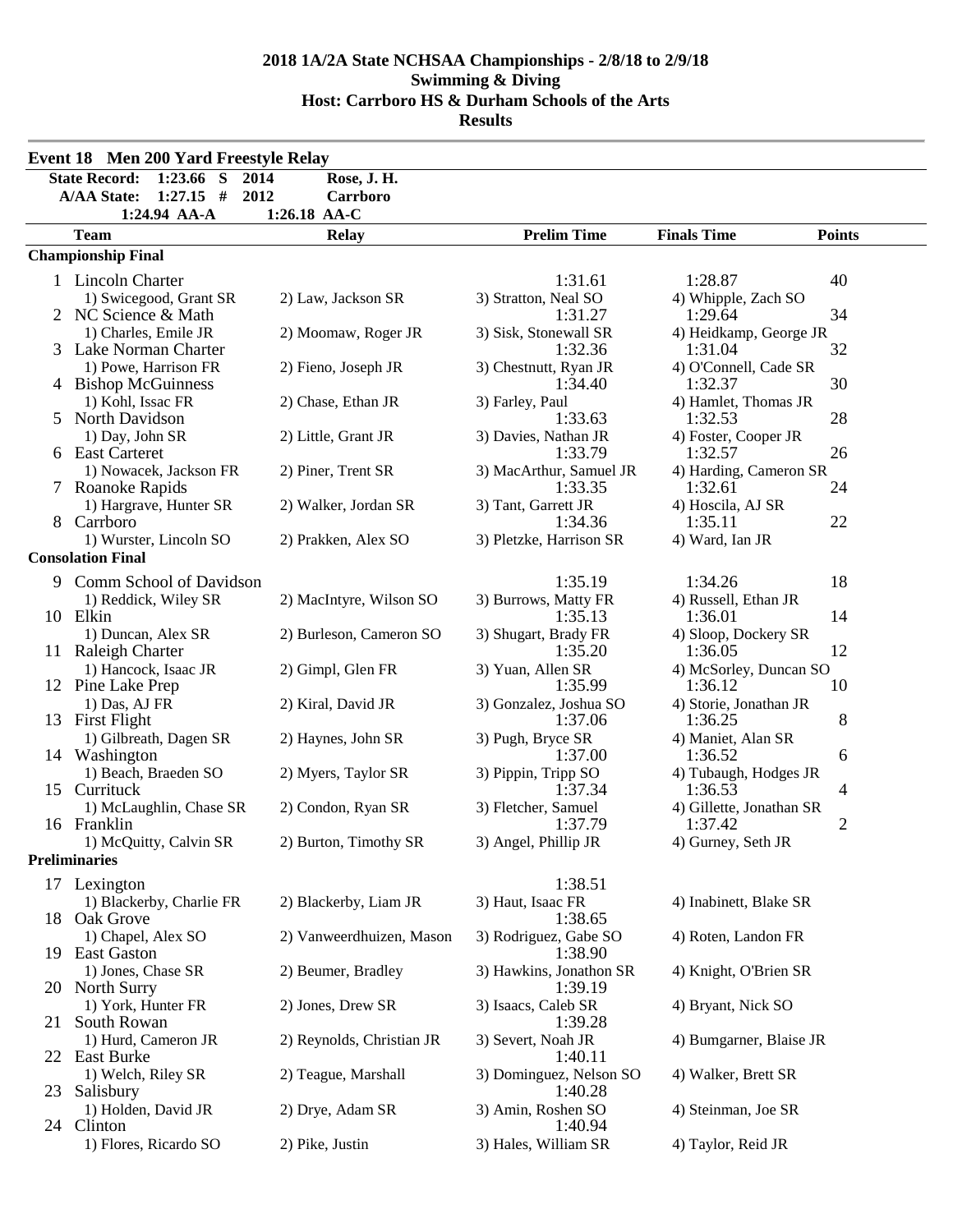|       | <b>Event 19 Women 100 Yard Backstroke</b> |      |                                       |                    |                    |                                            |  |  |  |
|-------|-------------------------------------------|------|---------------------------------------|--------------------|--------------------|--------------------------------------------|--|--|--|
|       | 53.59 S<br><b>State Record:</b>           | 2014 | <b>Nora McCullagh (Char Catholic)</b> |                    |                    |                                            |  |  |  |
|       | 54.64 #<br><b>A/AA State:</b>             | 2016 | <b>Lexi Souther (Parkwood)</b>        |                    |                    |                                            |  |  |  |
|       | 55.05 AA-A                                |      | 56.30 AA-C                            |                    |                    |                                            |  |  |  |
|       | <b>Name</b>                               |      | Yr School                             | <b>Prelim Time</b> | <b>Finals Time</b> | <b>Points</b>                              |  |  |  |
|       | <b>Championship Final</b>                 |      |                                       |                    |                    |                                            |  |  |  |
|       | Morrison, Kathryn                         |      | SR Salisbury                          | 57.34              | 55.42              | $AA-C+$<br>20                              |  |  |  |
|       | Cortez, Cecilia                           |      | JR First Flight                       | 57.99              | 57.85              | 17                                         |  |  |  |
| 3     | Hopper, Ariel                             |      | JR Lake Norman Charter                | 58.42              | 58.37              | 16                                         |  |  |  |
|       | Niebel, Andrea                            |      | JR Croatan                            | 1:00.06            | 59.70              | 15                                         |  |  |  |
| 5     | Rubel, Anna                               |      | <b>SO</b> Lake Norman Charter         | 59.29              | 59.77              | 14                                         |  |  |  |
| 6     | Tucker, Avery                             |      | <b>SO</b> East Surry                  | 59.84              | 59.81              | 13                                         |  |  |  |
| 7     | Peck, Emma                                |      | SR Raleigh Charter                    | 1:00.13            | 1:00.31            | 12                                         |  |  |  |
| 8     | Knorr, Katie                              |      | FR Salisbury                          | 1:00.79            | 1:00.67            | 11                                         |  |  |  |
|       | <b>Consolation Final</b>                  |      |                                       |                    |                    |                                            |  |  |  |
| 9     | Hicks, Julie                              |      | <b>SO</b> East Surry                  | 1:01.49            | 1:01.31            | 9                                          |  |  |  |
| 10    | Beck, Sydney                              |      | JR East Surry                         | 1:01.23            | 1:01.43            | $\overline{7}$                             |  |  |  |
| 11    | Murray, Cordilla                          |      | SO Voyager Academy                    | 1:03.28            | 1:03.54            | 6                                          |  |  |  |
| 12    | Bruce, Abby                               |      | FR Surry Central                      | 1:04.02            | 1:03.89            | 5                                          |  |  |  |
| 13    | Schauss, Kate                             |      | SR Raleigh Charter                    | 1:04.31            | 1:04.28            |                                            |  |  |  |
| 14    | Tolone, Katie                             |      | SO Comm School of Davidson            | 1:03.45            | 1:04.45            | $\begin{array}{c} 4 \\ 3 \\ 2 \end{array}$ |  |  |  |
| 15    | Malta, Gabriella                          |      | FR Lincoln Charter                    | 1:04.30            | 1:04.67            |                                            |  |  |  |
| 16    | Connor, Julianna                          |      | <b>JR</b> Northeastern                | 1:04.01            | 1:05.77            | $\mathbf{1}$                               |  |  |  |
|       | <b>Preliminaries</b>                      |      |                                       |                    |                    |                                            |  |  |  |
| 17    | Sullenger, Cynthia                        |      | JR Carrboro                           | 1:04.94            |                    |                                            |  |  |  |
| 18    | Cody, Caroline                            |      | SR Gray Stone Day                     | 1:05.11            |                    |                                            |  |  |  |
| 19    | Breaux, Emily                             |      | SR Northeastern                       | 1:05.19            |                    |                                            |  |  |  |
| 20    | Battaglini, Gabi                          |      | FR Durham School of the Arts          | 1:06.41            |                    |                                            |  |  |  |
| 21    | Williams, Lindley                         |      | SR Mount Airy                         | 1:07.14            |                    |                                            |  |  |  |
| 22    | Weigle, Olivia                            |      | JR Carrboro                           | 1:07.87            |                    |                                            |  |  |  |
| 23    | Maddock, Emma                             |      | FR Oak Grove                          | 1:10.63            |                    |                                            |  |  |  |
| $---$ | Watkins, Riley                            |      | SO Raleigh Charter                    | <b>DFS</b>         |                    |                                            |  |  |  |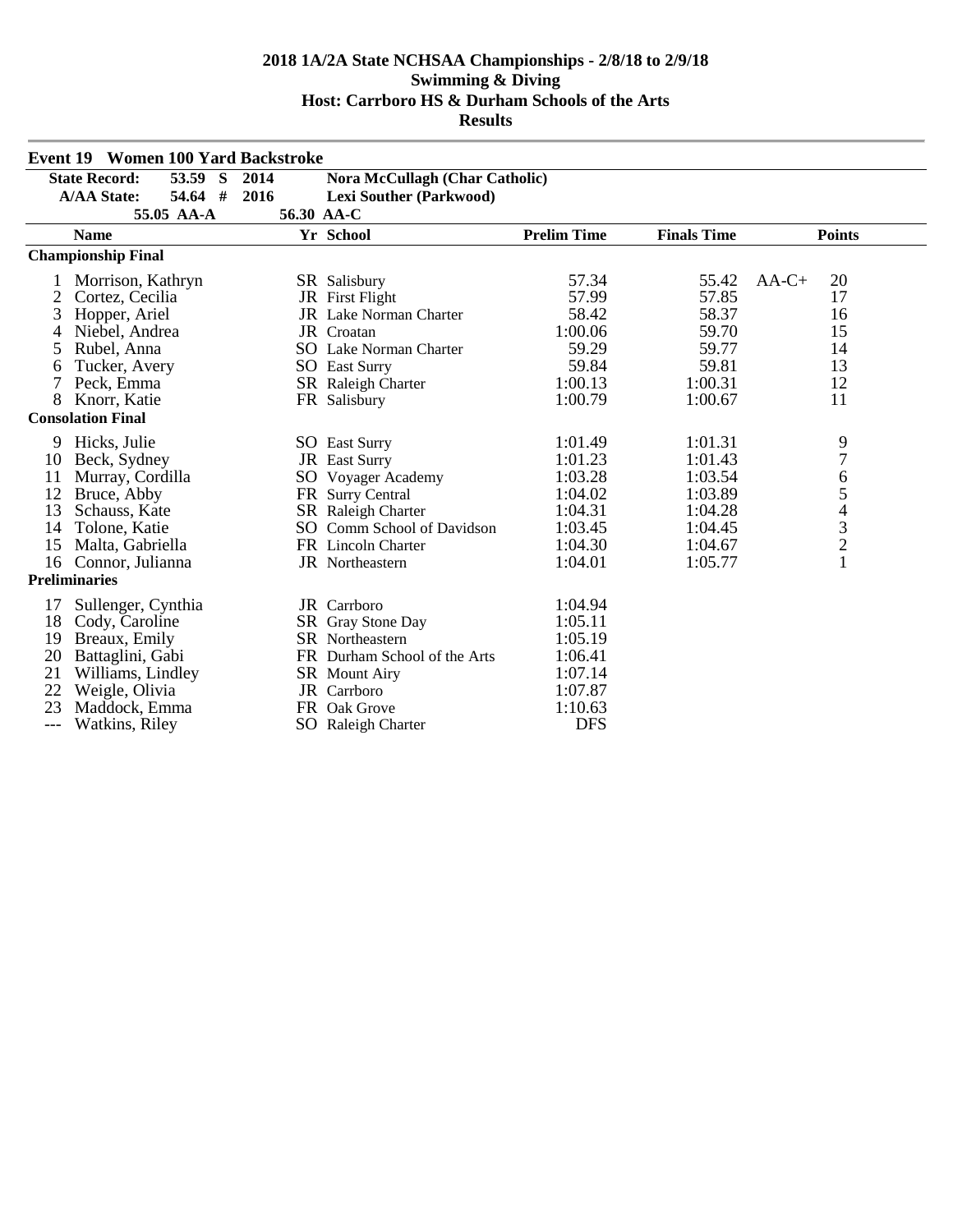| <b>Event 20 Men 100 Yard Backstroke</b> |                           |                                   |                                    |                    |                    |                          |
|-----------------------------------------|---------------------------|-----------------------------------|------------------------------------|--------------------|--------------------|--------------------------|
| <b>State Record:</b><br>48.58 S<br>2018 |                           |                                   | <b>Noah Henderson (W.Alamance)</b> |                    |                    |                          |
| 49.72 #<br><b>A/AA State:</b><br>2/9/18 |                           | <b>Ross Dant (Newton-Conover)</b> |                                    |                    |                    |                          |
|                                         | 49.66 AA-A                |                                   | 50.86 AA-C                         |                    |                    |                          |
|                                         | <b>Name</b>               |                                   | Yr School                          | <b>Prelim Time</b> | <b>Finals Time</b> | <b>Points</b>            |
|                                         | <b>Championship Final</b> |                                   |                                    |                    |                    |                          |
|                                         | Dant, Ross                |                                   | <b>JR</b> Newton-Conover           | 49.72              | $49.35#$ AA-A+     | 20                       |
| 2                                       | Barker, Will              |                                   | FR Croatan                         | 50.90              | 51.21              | 17                       |
| 3                                       | Thakur, Jake              |                                   | SO Mountain Island Charter         | 54.97              | 53.13              | 16                       |
|                                         | Law, Jackson              |                                   | <b>SR</b> Lincoln Charter          | 54.37              | 53.52              | 15                       |
| 5                                       | Holder, Nate              |                                   | FR Atkins                          | 53.90              | 53.77              | 14                       |
| 6                                       | Chase, Ethan              |                                   | <b>JR</b> Bishop McGuinness        | 54.75              | 54.23              | 13                       |
|                                         | Jones, Ethan              |                                   | JR Camden                          | 54.40              | 54.66              | 12                       |
| 8                                       | Lancaster, Trey           |                                   | SR Tarboro                         | 54.87              | 56.38              | 11                       |
|                                         | <b>Consolation Final</b>  |                                   |                                    |                    |                    |                          |
| 9                                       | Setzer, Alexander         |                                   | JR Ledford                         | 55.72              | 55.82              | 9                        |
| 10                                      | Hancock, Isaac            |                                   | JR Raleigh Charter                 | 57.70              | 57.47              | $\overline{7}$           |
| 11                                      | Hester, Trey              |                                   | SO Raleigh Charter                 | 58.70              | 57.74              | 6                        |
| 12                                      | Wurster, Lincoln          |                                   | SO Carrboro                        | 58.04              | 58.02              | 5                        |
| 13                                      | O'Neal, Noah              |                                   | <b>SR</b> Hendersonville           | 59.14              | 58.77              | $\overline{\mathcal{L}}$ |
| 14                                      | Norris, Langdon           |                                   | <b>SR</b> Nash Central             | 59.45              | 59.88              | $\frac{3}{2}$            |
| 15                                      | Smith, Jaxon              |                                   | FR Draughn                         | 59.88              | 1:00.06            |                          |
| 16                                      | Cox, Bradley              |                                   | SR Eastern Randolph                | 58.63              | 1:00.11            | $\mathbf{1}$             |
|                                         | <b>Preliminaries</b>      |                                   |                                    |                    |                    |                          |
| 17                                      | Bumgarner, Blaise         |                                   | JR South Rowan                     | 1:00.03            |                    |                          |
| 18                                      | Richardson, Zachary       |                                   | <b>SO</b> Nash Central             | 1:00.29            |                    |                          |
| 19                                      | Jones, Chase              |                                   | <b>SR</b> East Gaston              | 1:00.33            |                    |                          |
| 20                                      | Robertson, Matt           |                                   | <b>SR</b> Lake Norman Charter      | 1:00.39            |                    |                          |
| 21                                      | Blackwood, Trey           |                                   | <b>JR</b> East Burke               | 1:03.20            |                    |                          |
| 22                                      | Williams, Camden          |                                   | <b>FR</b> Forest Hills             | 1:03.47            |                    |                          |
| 23                                      | Davis, Matthew            |                                   | <b>SR</b> Wilkes Central           | 1:04.77            |                    |                          |
| $---$                                   | Adams, Nathan             |                                   | FR Pine Lake Prep                  | <b>DFS</b>         |                    |                          |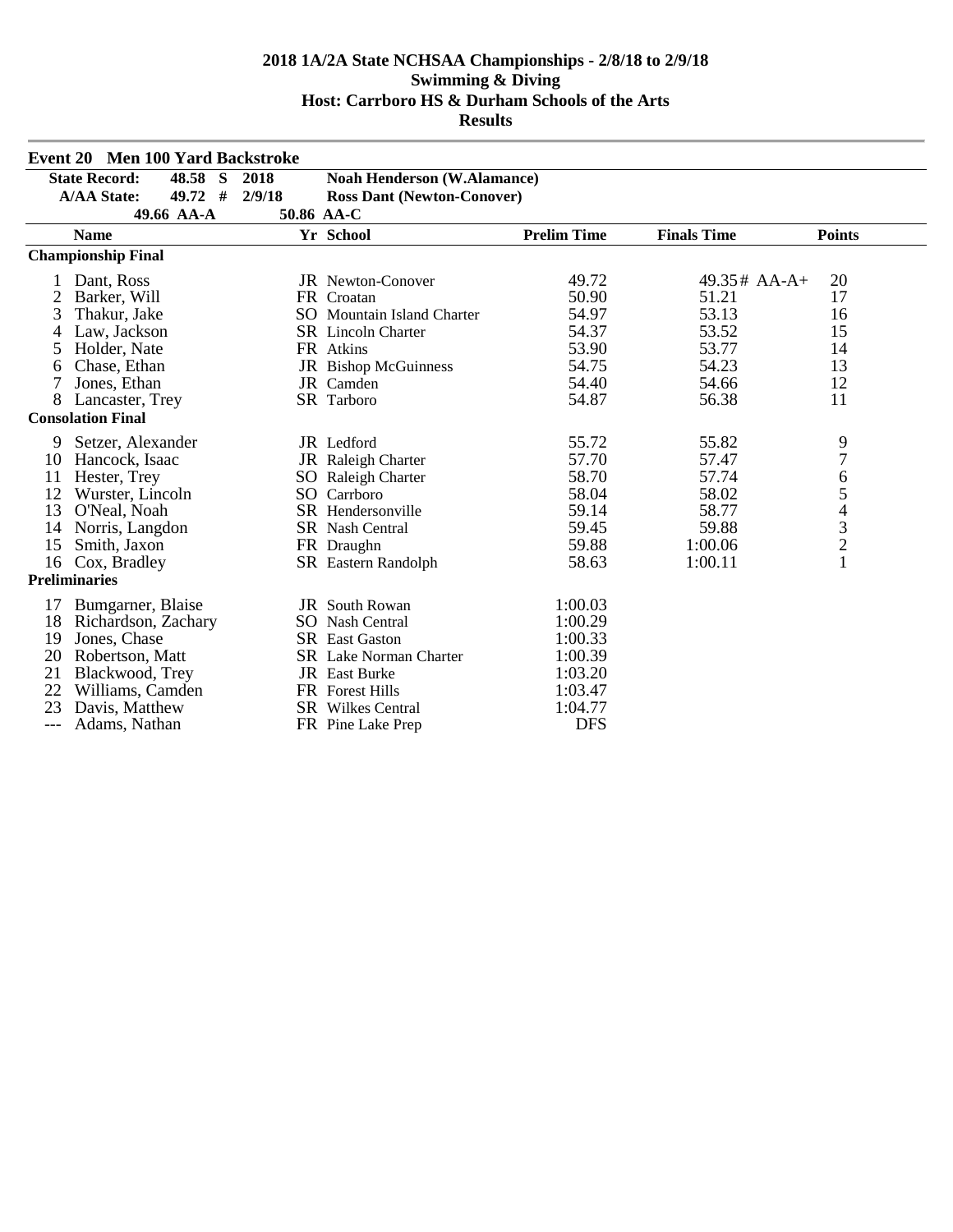| <b>Event 21 Women 100 Yard Breaststroke</b> |                                     |              |                                     |                    |                    |                                |
|---------------------------------------------|-------------------------------------|--------------|-------------------------------------|--------------------|--------------------|--------------------------------|
|                                             | $1:01.78$ S<br><b>State Record:</b> | 2017         | Julia Poole (Middle Creek)          |                    |                    |                                |
|                                             | $1:02.51$ #<br><b>A/AA State:</b>   | 2/9/18       | <b>Emme Nelson (Comm. Davidson)</b> |                    |                    |                                |
|                                             | $1:02.82$ AA-A                      | 1:04.26 AA-C |                                     |                    |                    |                                |
|                                             | <b>Name</b>                         |              | Yr School                           | <b>Prelim Time</b> | <b>Finals Time</b> | <b>Points</b>                  |
|                                             | <b>Championship Final</b>           |              |                                     |                    |                    |                                |
|                                             | Nelson, Emme                        |              | SO Comm School of Davidson          | 1:02.51            | $1:02.28# AA-A+$   | 20                             |
| 2                                           | Burton, Piper                       |              | <b>SO</b> East Davidson             | 1:06.04            | 1:05.04            | 17                             |
| 3                                           | Ayscue, Riggan                      |              | <b>JR</b> Lake Norman Charter       | 1:06.71            | 1:06.95            | 16                             |
|                                             | Parsons, Sydney                     |              | <b>SR</b> Raleigh Charter           | 1:07.92            | 1:07.10            | 15                             |
| 5                                           | Costley, Audrey                     |              | JR Carrboro                         | 1:09.35            | 1:08.89            | 14                             |
| 6                                           | McCarter, Mikaela                   |              | JR Lake Norman Charter              | 1:09.81            | 1:09.08            | 13                             |
| 7                                           | Nunn, Mikki                         |              | <b>SR</b> East Surry                | 1:09.29            | 1:09.41            | 12                             |
| 8                                           | Hill, Kelsi                         |              | <b>JR</b> Union Academy             | 1:09.62            | 1:09.78            | 11                             |
|                                             | <b>Consolation Final</b>            |              |                                     |                    |                    |                                |
| 9                                           | Curtis, Heidi                       |              | JR Raleigh Charter                  | 1:10.68            | 1:09.50            | 9                              |
| 10                                          | Lubian-Lopez, Karina                |              | SR Hendersonville                   | 1:11.70            | 1:10.32            | 7                              |
| 11                                          | Pruitt, Gracie                      |              | <b>SO</b> East Surry                | 1:10.19            | 1:10.48            | 6                              |
| 12                                          | Koudelkova, Valentyna               |              | SR Manteo                           | 1:11.26            | 1:11.39            |                                |
| 13                                          | Fadely, Jennah                      |              | FR Jordan-Matthews                  | 1:10.60            | 1:11.64            | $\frac{5}{4}$<br>$\frac{3}{2}$ |
| 14                                          | Salvaggio, Mia                      |              | JR Hendersonville                   | 1:10.97            | 1:11.80            |                                |
| 15                                          | Gibson, Rachel                      |              | FR North Stanly                     | 1:11.11            | 1:12.42            |                                |
|                                             | 16 McClure, Kadira                  |              | FR Patton                           | 1:12.06            | 1:12.53            | $\mathbf{1}$                   |
|                                             | <b>Preliminaries</b>                |              |                                     |                    |                    |                                |
| 17                                          | Hostetter, Maggie                   |              | <b>SR</b> North Davidson            | 1:12.56            |                    |                                |
| 18                                          | Best, Sierra                        |              | <b>SR</b> Mount Airy                | 1:12.65            |                    |                                |
| 19                                          | Walston, Emerson                    |              | SO Durham School of the Arts        | 1:12.76            |                    |                                |
| 20                                          | Krol, Meghan                        |              | JR Albemarle                        | 1:13.53            |                    |                                |
| 21                                          | Hedlund, Yseult                     |              | <b>SO</b> Lake Norman Charter       | 1:13.72            |                    |                                |
| 22                                          | Godwin, Emma                        |              | JR Wheatmore                        | 1:13.85            |                    |                                |
| 23                                          | Geib, Anna                          |              | JR NC Science & Math                | 1:13.91            |                    |                                |
| 24                                          | Manion, Lauren                      |              | FR Lincoln Charter                  | 1:14.21            |                    |                                |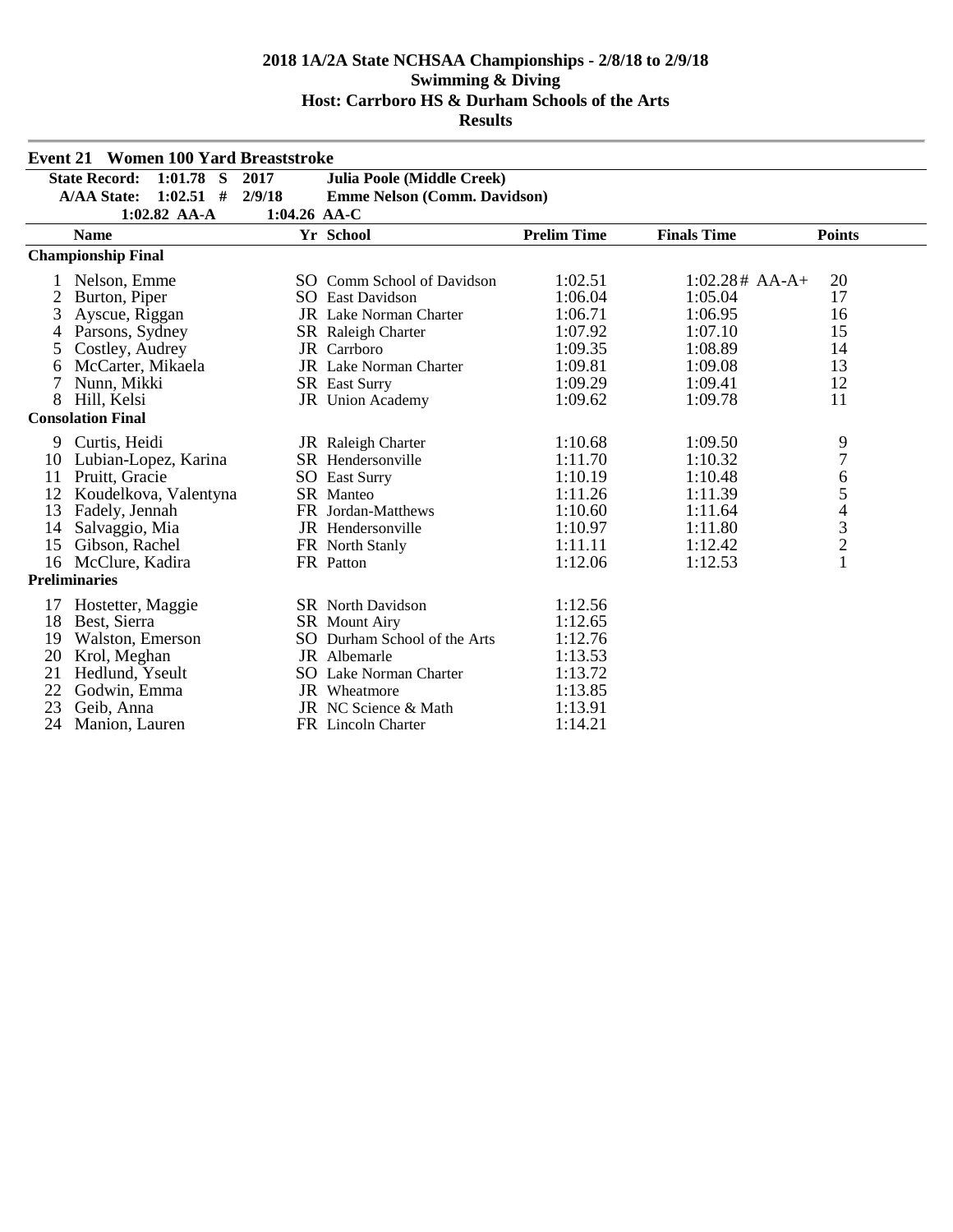| <b>Event 22 Men 100 Yard Breaststroke</b> |                                 |      |                                     |                    |                    |                                            |  |
|-------------------------------------------|---------------------------------|------|-------------------------------------|--------------------|--------------------|--------------------------------------------|--|
| 54.47 S<br><b>State Record:</b><br>2017   |                                 |      | Will Chan (Hough, W.A.)             |                    |                    |                                            |  |
|                                           | $56.51$ #<br><b>A/AA State:</b> | 2016 | <b>Danny Dilks (Mount Pleasant)</b> |                    |                    |                                            |  |
|                                           | 56.00 AA-A                      |      | 57.27 AA-C                          |                    |                    |                                            |  |
|                                           | <b>Name</b>                     |      | Yr School                           | <b>Prelim Time</b> | <b>Finals Time</b> | <b>Points</b>                              |  |
|                                           | <b>Championship Final</b>       |      |                                     |                    |                    |                                            |  |
|                                           | Reindl, James                   |      | <b>SR</b> Croatan                   | 59.83              | 59.41              | 20                                         |  |
| 2                                         | Starbuck, Jason                 |      | SO Raleigh Charter                  | 59.70              | 59.90              | 17                                         |  |
| 3                                         | Storie, Jonathan                |      | JR Pine Lake Prep                   | 1:01.73            | 1:00.61            | 16                                         |  |
| 4                                         | Myers, Taylor                   |      | SR Washington                       | 1:01.52            | 1:00.81            | 15                                         |  |
| 5                                         | Cheifetz, Adam                  |      | JR Voyager Academy                  | 1:01.60            | 1:00.96            | 14                                         |  |
| 6                                         | Prakken, Alex                   |      | SO Carrboro                         | 1:01.90            | 1:02.12            | 13                                         |  |
| 7                                         | Lovenberg, Patrick              |      | SO Washington                       | 1:01.64            | 1:02.16            | 12                                         |  |
| 8                                         | Fore, Dylan                     |      | SR Atkins                           | 1:02.31            | 1:03.39            | 11                                         |  |
|                                           | <b>Consolation Final</b>        |      |                                     |                    |                    |                                            |  |
| 9                                         | Ganesan, Aravind                |      | JR Raleigh Charter                  | 1:02.90            | 1:03.14            | 9                                          |  |
| 10                                        | Sims, Myles                     |      | <b>SR</b> Durham School of the Arts | 1:02.63            | 1:03.52            | $\overline{7}$                             |  |
| 11                                        | McCabe, Jack                    |      | SO Croatan                          | 1:05.02            | 1:04.22            | 6                                          |  |
| 12                                        | Burrows, Matty                  |      | FR Comm School of Davidson          | 1:05.02            | 1:04.47            | 5                                          |  |
| 13                                        | Chapel, Alex                    |      | SO Oak Grove                        | 1:04.65            | 1:04.63            |                                            |  |
| 14                                        | Gimpl, Glen                     |      | FR Raleigh Charter                  | 1:04.76            | 1:04.91            | $\begin{array}{c} 4 \\ 3 \\ 2 \end{array}$ |  |
| 15                                        | Agosto, Eli                     |      | FR Lake Norman Charter              | 1:04.68            | 1:05.19            |                                            |  |
| 16                                        | Summinguit, Jake                |      | <b>SO</b> Lincoln Charter           | 1:05.57            | 1:05.34            | $\mathbf{1}$                               |  |
|                                           | <b>Preliminaries</b>            |      |                                     |                    |                    |                                            |  |
| 17                                        | Chestnutt, Ryan                 |      | <b>JR</b> Lake Norman Charter       | 1:05.62            |                    |                                            |  |
| 18                                        | Duncan, Alex                    |      | SR Elkin                            | 1:05.70            |                    |                                            |  |
| 19                                        | Palmer, Mitch                   |      | SR Central Academy                  | 1:05.79            |                    |                                            |  |
| 20                                        | Dillon, Keegan                  |      | SR Salisbury                        | 1:07.70            |                    |                                            |  |
| 21                                        | Cox, Bobby                      |      | JR Mount Airy                       | 1:08.06            |                    |                                            |  |
| 22                                        | Shelley, Matthew                |      | SO Pine Lake Prep                   | 1:08.49            |                    |                                            |  |
| 23                                        | Hurd, Cameron                   |      | <b>JR</b> South Rowan               | 1:08.53            |                    |                                            |  |
| 24                                        | Barlow, Cameron                 |      | SO West Wilkes                      | 1:08.89            |                    |                                            |  |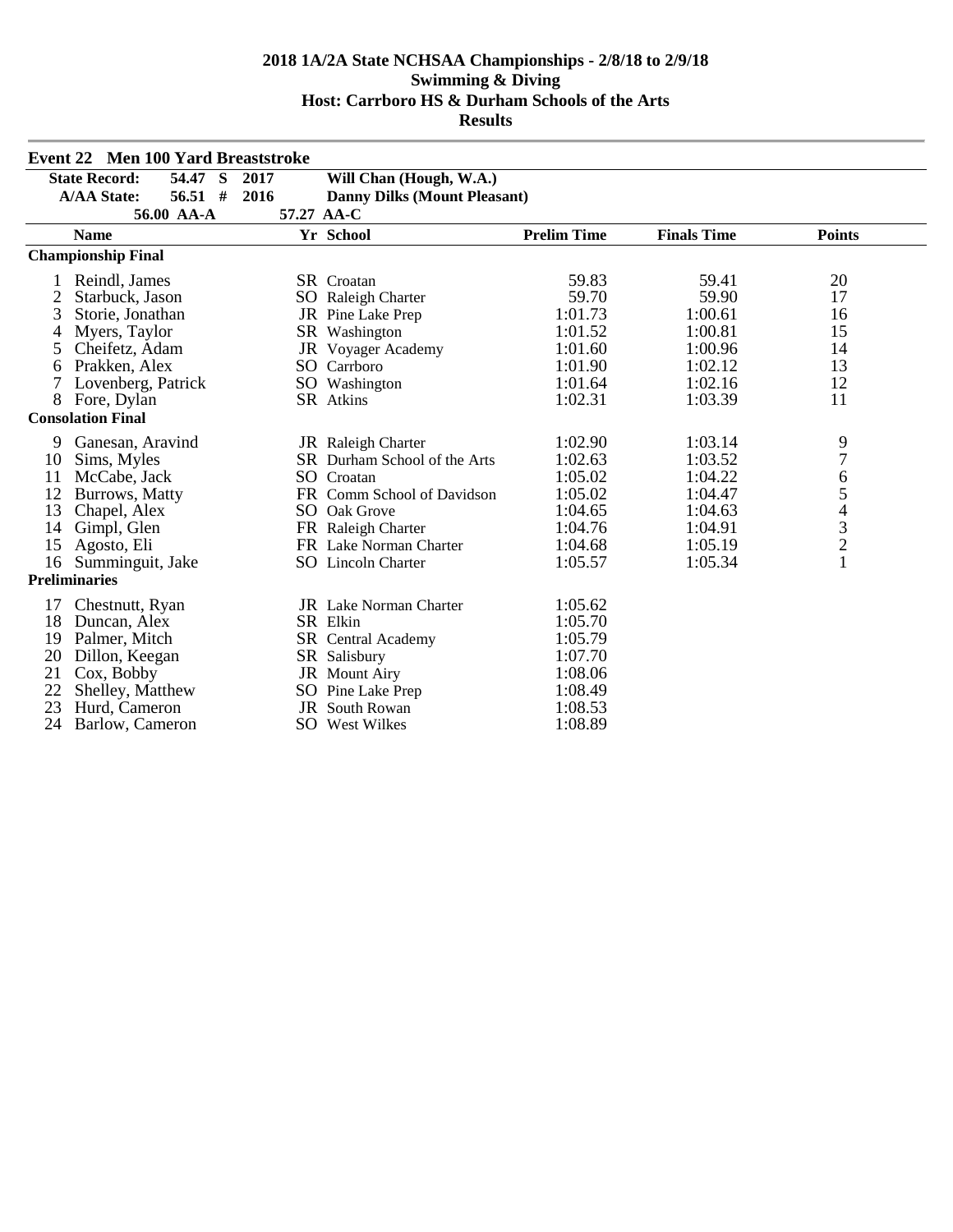| <b>Event 23 Women 400 Yard Freestyle Relay</b>                                                           |                                                                     |                                        |                                       |                |
|----------------------------------------------------------------------------------------------------------|---------------------------------------------------------------------|----------------------------------------|---------------------------------------|----------------|
| <b>State Record:</b><br>$3:22.15$ S<br>2014<br>$3:32.16$ #<br><b>A/AA State:</b><br>2012<br>3:27.95 AA-A | <b>Charlotte Catholic</b><br><b>Raleigh Charter</b><br>3:31.42 AA-C |                                        |                                       |                |
| <b>Team</b>                                                                                              | <b>Relay</b>                                                        | <b>Seed Time</b>                       | <b>Finals Time</b>                    | <b>Points</b>  |
| Carrboro<br>1                                                                                            |                                                                     | 3:44.02                                | 3:37.08                               | 40             |
| 1) Baca, Paloma JR<br>2 Pine Lake Prep                                                                   | 2) Hunsberger, Eliot FR                                             | 3) Costley, Audrey JR<br>3:41.08       | 4) Merry, Anneliese JR<br>3:37.12     | 34             |
| 1) Accordino, Allyson JR<br>3 Lake Norman Charter                                                        | 2) Auten, Rose SR                                                   | 3) Rasbornik, Kensley SR<br>3:43.74    | 4) Daly, Rachel SO<br>3:39.84         | 32             |
| 1) Luther, Mattie SO<br>4 Raleigh Charter                                                                | 2) Hopper, Ariel JR                                                 | 3) Ayscue, Riggan JR<br>3:50.11        | 4) Rubel, Anna SO<br>3:40.27          | 30             |
| 1) Ellison, Hannalee SO<br>5 East Surry                                                                  | 2) Schauss, Kate SR                                                 | 3) Curtis, Heidi JR<br>3:45.86         | 4) Willis, Sydney SR<br>3:44.80       | 28             |
| 1) Hicks, Julie SO<br>6 Lincoln Charter                                                                  | 2) Tucker, Hadly FR                                                 | 3) Tunstall, Anne-Louise SR<br>3:51.80 | 4) Tucker, Avery SO<br>3:51.16        | 26             |
| 1) DeCann, Abby FR<br>$\overline{7}$<br>Salisbury                                                        | 2) Malta, Gabriella FR                                              | 3) Lappin, Julianna JR<br>3:56.55      | 4) Carey, Madeline FR<br>3:53.19      | 24             |
| 1) Kaufmann, Mary SR<br>8 Croatan                                                                        | 2) Knorr, Katie FR                                                  | 3) Knorr, Emily FR<br>3:47.80          | 4) Morrison, Kathryn SR<br>3:55.25    | 22             |
| 1) Reeve, Lyndsey JR<br>9 East Davidson                                                                  | 2) Agra, Abbey JR                                                   | 3) Niebel, Andrea JR<br>3:57.64        | 4) Domitrovits, Lydia JR<br>3:55.46   | 18             |
| 1) Whitman, Maggie SR<br>10 North Davidson                                                               | 2) Whitman, Ella FR                                                 | 3) Burton, Piper SO<br>3:56.87         | 4) Lane, Anne<br>3:55.97              | 14             |
| 1) Dennis, Morgan SO<br>11 NC Science & Math                                                             | 2) Hostetter, Maggie SR                                             | 3) Langley, Savannah JR<br>3:58.82     | 4) Leatherman, Gracie SR<br>3:57.66   | 12             |
| 1) Eustice, Annamarie SR<br>12 Elkin                                                                     | 2) Arnholt, Alyana SR                                               | 3) Dalsimer, Aimee SR<br>4:04.73       | 4) Fulford, Hanna JR<br>4:00.16       | 10             |
| 1) Soos, Bianka SR<br>13 Voyager Academy                                                                 | 2) Sidden, Katie SO                                                 | 3) Libbert, Harper SO<br>4:05.29       | 4) Schweikert, Maia JR<br>4:01.08     | 8              |
| 1) Hibbard, Ali JR<br>14 West Wilkes                                                                     | 2) Guerrier, Hannah SR                                              | 3) Scott-Benson, Roise SO<br>4:06.41   | 4) Credle, Bailey SO<br>4:02.76       | 6              |
| 1) Nichols, Anslee JR<br>15 Comm School of Davidson                                                      | 2) Handy, Noelle SR                                                 | 3) Smithey, Morgan JR<br>4:00.28       | 4) Handy, Kaitlyn SR<br>4:02.95       | 4              |
| 1) Gosnell, Emily SR<br>16 Gray Stone Day                                                                | 2) Hannam, Avery SR                                                 | 3) Tolone, Katie SO<br>4:05.68         | 4) Glover, Hannah JR<br>4:03.50       | $\overline{c}$ |
| 1) Buechler, Abby JR<br><b>Bishop McGuinness</b><br>17                                                   | 2) McGuire, Gracie FR                                               | 3) Cook, Kinsey SO<br>4:11.72          | 4) Cody, Caroline SR<br>4:03.97       |                |
| 1) Yale, Evelyn SR<br>Durham School of the Arts<br>18                                                    | 2) Herzberger, Katie JR                                             | 3) Agarwala, Sunita FR<br>4:08.97      | 4) Gaylord, Kelly<br>4:04.67          |                |
| 1) Humphreys, Kate FR<br>19 Mount Airy                                                                   | 2) Foglesong, Mia SO                                                | 3) Braun, Logan SO<br>4:13.57          | 4) Battaglini, Gabi FR<br>4:07.82     |                |
| 1) Bunting, Gilleyn JR<br>20 Forbush                                                                     | 2) Bryant, Oshyn FR                                                 | 3) Williams, Lindley SR<br>4:15.34     | 4) Best, Sierra SR<br>4:08.66         |                |
| 1) Beamguard, Suzie SO<br>Hendersonville<br>21                                                           | 2) Post, Emily JR                                                   | 3) Holowiti, Lauren SR<br>4:12.39      | 4) Myers, Gina SR<br>4:09.61          |                |
| 1) Salvaggio, Mia JR<br>22 Ledford                                                                       | 2) Keyzer, Madison SO                                               | 3) Ayala, Katherine SO<br>4:15.22      | 4) Lubian-Lopez, Karina SR<br>4:12.65 |                |
| 1) Hey, Laurel SR<br>23 Northeastern                                                                     | 2) Love, Samantha FR                                                | 3) Smith, Coral JR<br>4:22.26          | 4) Maneen, Virginia JR<br>4:21.03     |                |
| 1) Connor, Julianna JR<br>24 Roanoke Rapids                                                              | 2) Furst, Abby                                                      | 3) Evans, Hannah JR<br>4:24.32         | 4) Breaux, Emily SR<br>4:24.72        |                |
| 1) Acree, Abbey SR                                                                                       | 2) Colston, Meagan SR                                               | 3) MacNichol, Catherine FR             | 4) Fromal, Amy SR                     |                |